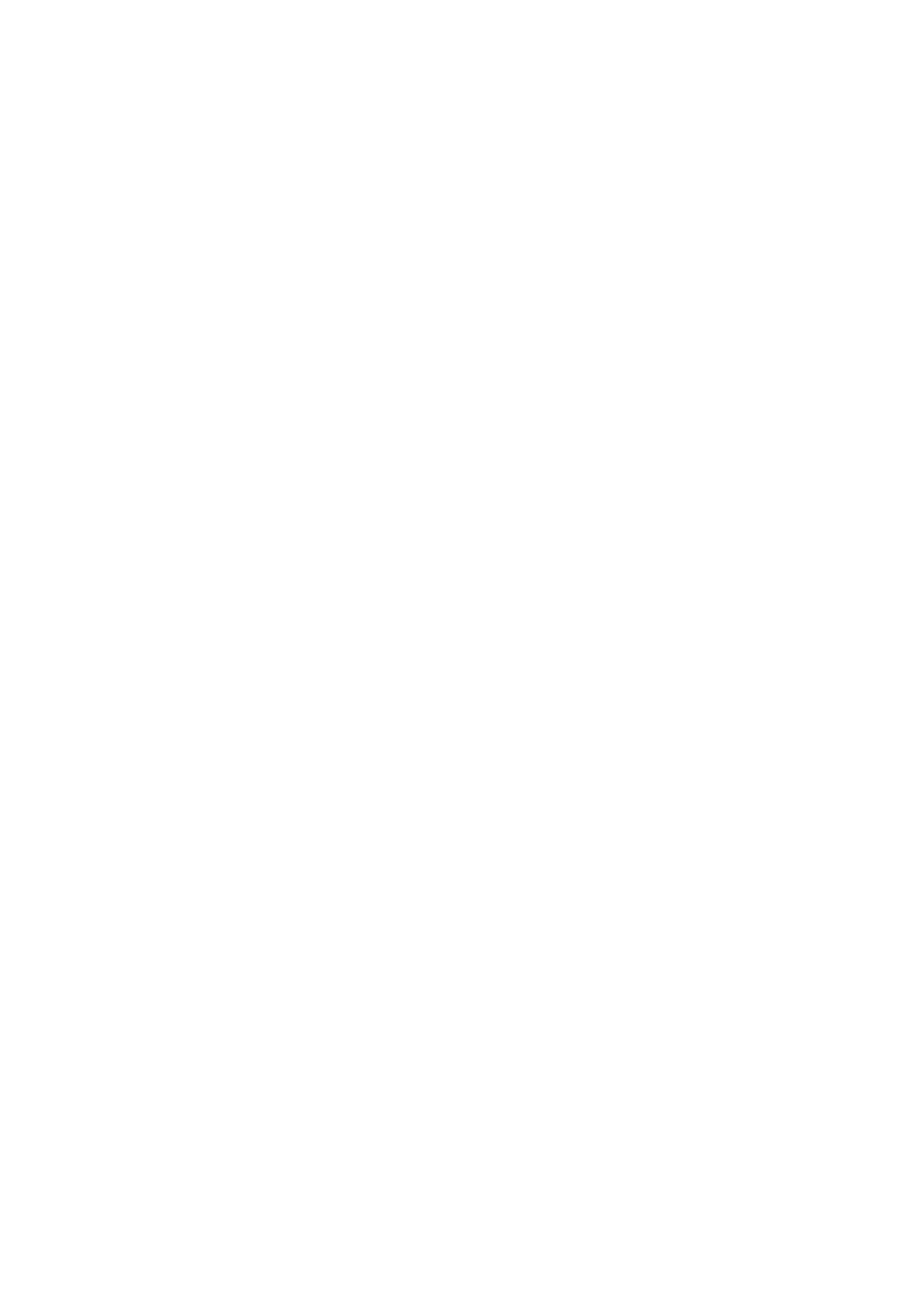# A Study of the UN Working Group on Internet Governance<br>Multi-Stakeholder Partnerships in Communications

Technology for Development at the Global Policy Level

Patrick P. Kalas

March 2007

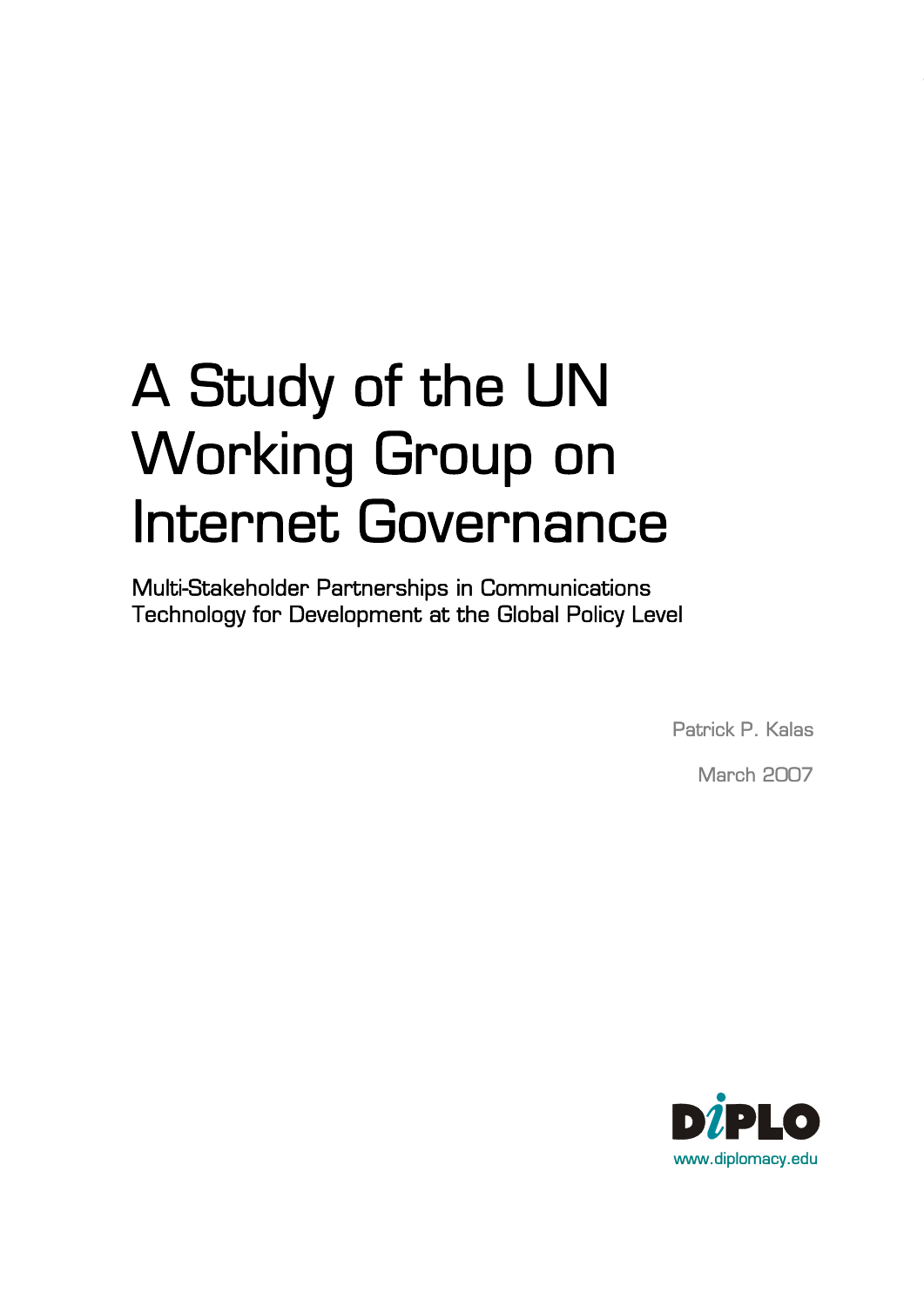"The digital revolution is transforming society. If harnessed effectively, information and communication technologies have the potential to greatly improve our social, economic and cultural lives. They can serve as an engine for development in areas ranging from trade to telemedicine, and from education to environmental protection. They are tools with which to advance the cause of freedom and democracy. And they are vehicles with which to propagate knowledge and understanding."

#### UN Secretary-General Kofi Annan (WSIS, 2003, p. 1)

The new millennium brought about rapid and innovative development of information and communication technologies (ICT). Soon, societies realized the potential of ICT to change communication patterns drastically, influencing all spheres of interaction, from economic decision-making to interpersonal communication. The international community soon realized the possibilities of ICT for development, to help build a more just global community, resulting in the organisation of the World Summit on the Information Society (WSIS) in Geneva 2003 and Tunis 2005. During the two phases of the WSIS, critical linkages were explored regarding the role of ICT as an important tool for poverty reduction. The international community agreed that the right enabling environment needed placement for the benefits of ICT in development to materialize.

One critical factor in the use of ICT in development is the participation of multi-stakeholder partnerships (MSPs) both in implementing ICT and in creating an enabling policy environment. Traditionally, MSP case studies have focused on implementation, leaving the policy level without adequate attention. In addition, the study of MSPs in their use of ICT in development at the global policy level has equally been neglected. The purpose of the following case study is to scrutinize empirically a specific MSP at the global policy level through systematically investigating the United Nations Working Group on Internet Governance (WGIG).

## Specific Objectives of the Case Study

The overall goal of this case study is to identify best practices and lessons learned in MSP practices at the global policy level through a participatory methodology based on interviews and an online electronic survey. More specifically, the case study aims:

- to provide an in-depth analysis of, and extrapolation of best-practices and lessons learned from MSPs at the global policy level
- to provide a close evaluation of the WGIG process
- x to provide a policy analysis of issues critical to the use of ICT in development (i.e., to analyse an enabling environment that facilitates universal and affordable access to the information society through an Internet regime)
- to provide insights into modes of professional interaction and multistakeholder diplomacy
- to test the methodology on MSPs developed by the Overseas Development Institute Partnership Brokering Accreditation Principles
- to strengthen the understanding of multistakeholder processes and their applicability to ICT development through an investigation of the WGIG process.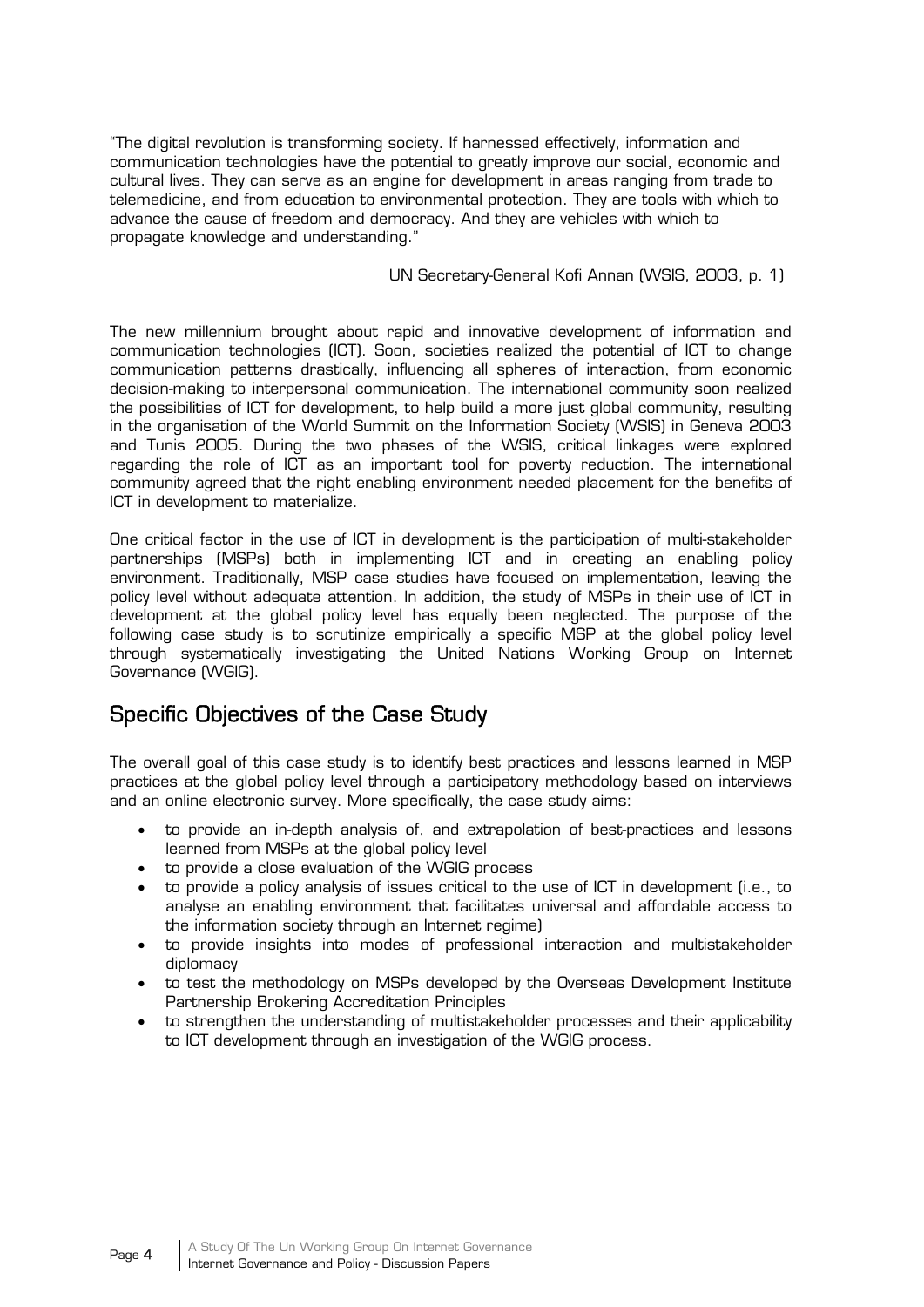## **Background**

In order to appreciate the relevance of the following case study, it is necessary to obtain a understanding of the context in which the WGIG emerged and why the role and status of the WGIG was so unique development at the global policy level.

The digital revolution and ICT had a fundamental effect on how people think, act, and function within the socio-economic and cultural dimension of globalization. Due to this overarching force of the digital revolution and the potential to transform whole societies, the International Telecommunication Union (ITU) in 1998 decided to hold the WSIS. The process was soon underway with the first leg of the Summit held in Geneva 2003 and the second in Tunis 2005. A broad consensus emerged where it became clear that ICT had a vast potential to transform individual lives as well as communities and help meet the Millennium Development Goals. Subsequently, and in recognition of this potential, governments, the private sector, and non-governmental organizations took the necessary steps to launch the WSIS process. The outcome of the first phase of the WSIS prompted a historic decision by 175 Head of Governments to deliberately recognize the necessity of an inclusive and participatory multistakeholder process to help tackle the complex phenomena of the Information Society and in particular Internet Governance. Ultimately, the WSIS is "a test of the capacity of the multilateral system to find alternative and innovative ways to integrate a wider range of actors in a long-standing political process, in order to deal more adequately with the challenges raised by the Information Society" (CONGO, 2005). During the WSIS Phase I in Geneva 2003, the objective was clearly defined, to develop a transparent and clear statement and to gather the political will necessary to form the foundations for an inclusive and transparent Information Society for all. Two documents emerged from this Phase: (a) the WSIS Declaration of Principles, including eleven principles for building this desired Information Society for all; and (b) the WSIS Plan of Action, which translated these overall guiding principles into concrete steps for action. At the WSIS phase II (2005 in Tunis), the objective was to assess the Geneva Plan of Action, to elaborate in greater details on its targets for the period of 2005-2015, and to conclude the two pending areas, namely the question on Internet Governance and the Financing Mechanism. The Tunis phase established two working groups to address these remaining issues, namely the Task Force on Financing Mechanisms and the WGIG. The scope of this study will be the latter.

The Geneva Declaration of Principles and the Geneva Plan of Action stipulate that ICT is to be used in development.

The objectives of the Plan of Action are to build an inclusive Information Society; to put the potential of knowledge and ICTs at the service of development; to promote the use of information and knowledge for the achievement of internationally agreed development goals, including those contained in the Millennium Declaration; and to address new challenges of the Information Society, at the national, regional and international levels. Opportunity shall be taken in phase two of the WSIS to evaluate and assess progress made towards bridging the digital divide. (WSIS, 2003, p. 15)

Yet the additional relevance of the WSIS within the context of using ICT in development is not clear. Why is it necessary to focus not only on the implementation, but also at the policy process of development itself? Why should we focus on the global policy level at all when investigating MSPs?

First, this investigation is relevant because it focuses on the *process* at the global agenda setting level, a global policy agenda that has the scaling potential of affecting the lives of the marginalized groups the debate of ICT in development is attempting to capture. To make this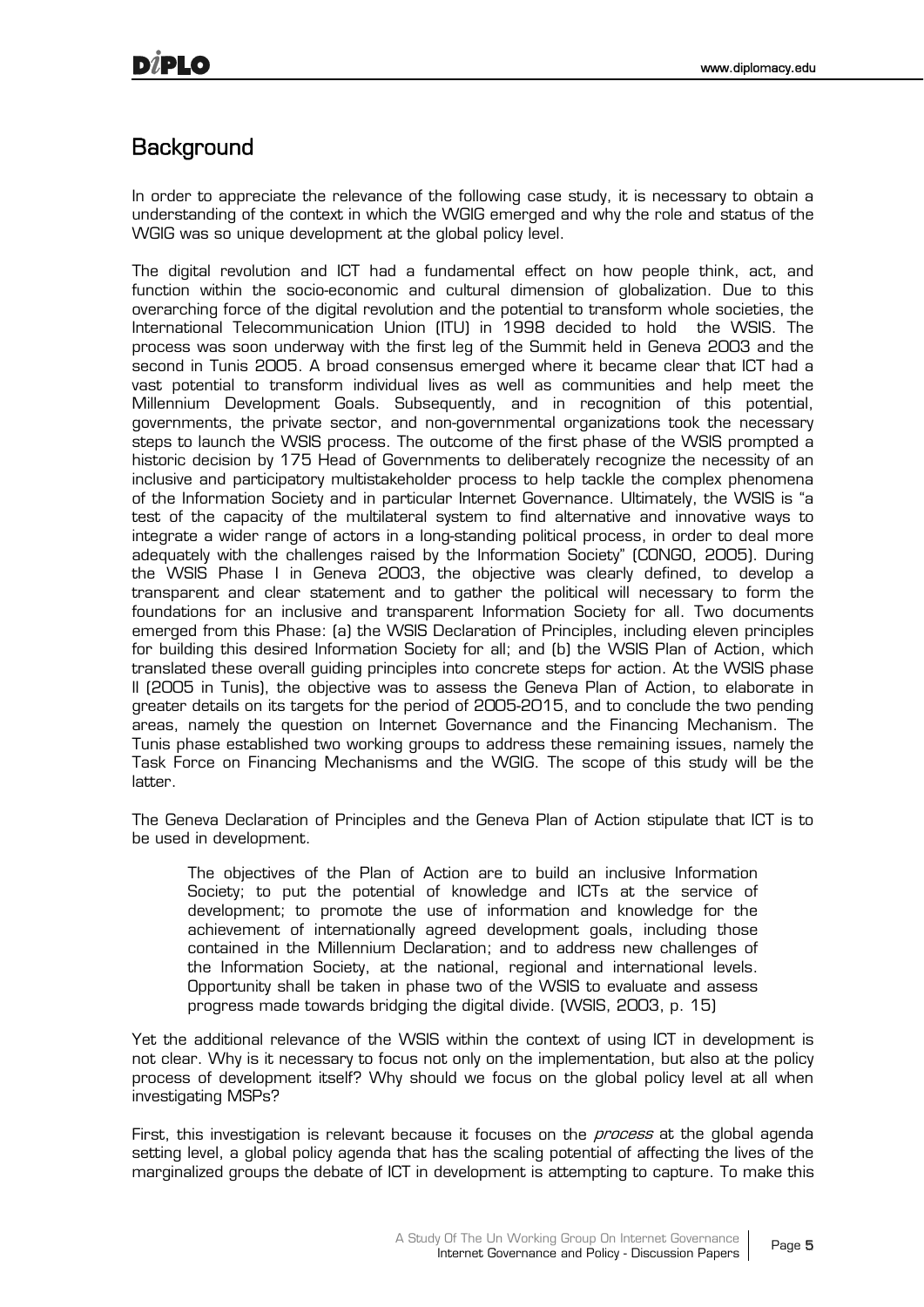process of formulation more participatory for a broader constituency beyond state-actors addresses the lack of empowerment (i.e., exclusion) and a broad democratic deficit of the poor and marginalized whose voices are not sufficiently represented in global policy processes. Therefore, a truly inclusive (i.e., democratic-representative) global decisionmaking process has to include the voices of all subjects affected by the decisions. This is precisely why the process of the WSIS and the subsequent WGIG is so innovative, because multi-stakeholder (i.e., representative) participation is not only desired, but necessary to tackle this complex issue.

Second, the relevance of setting up an "enabling environment" to enable the use of ICT in development to reach their potential has been confirmed by the Chennai Statement. As Figure 1 illustrates, in order for ICT to have a significant up-scaling effect and subsequent poverty reduction effect, an enabling environment is vital.



Source: Gerster and Zimmrmann, 2005

The established working methods of the WGIG can be summarized in two words: inclusion and transparency. In fact, the working methods of the WGIG are just as unique as the mandate provided for its establishment, with a combination of private working sessions and plenary sessions and online consultations. The process stresses transparency to ensure ownership of all stakeholders, and, therefore, the plenary sessions allowed observers to attend (although without the right to speak) and the consultations were open to all stakeholders. In addition, transparency was enhanced through online consultations such as surveys and through the submission of working papers, potentially allowing for additional stakeholder participation, consequent increased input into the WGIG discussions, and, ultimately, an enhanced feeling of ownership.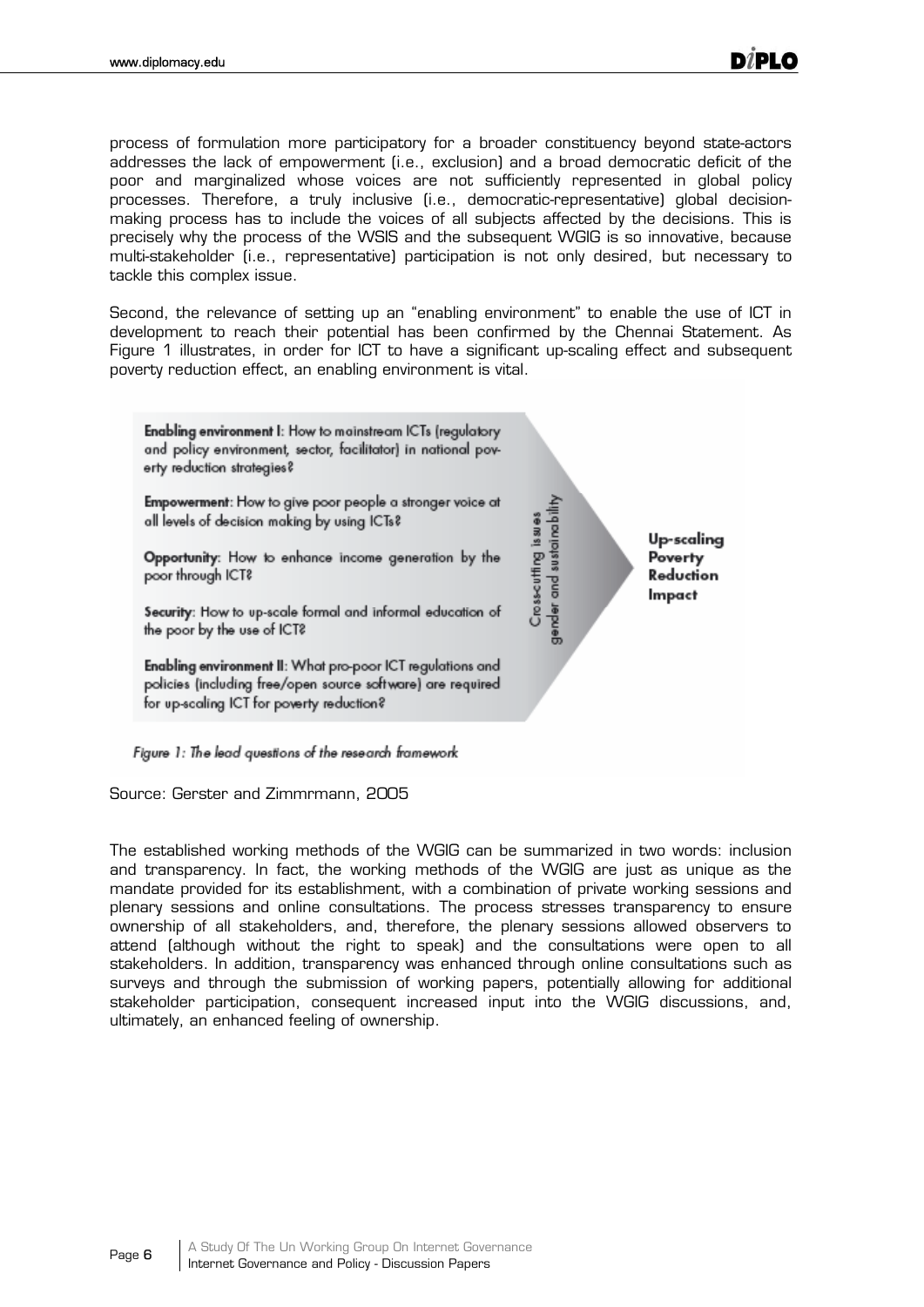The WGIG mandate was specified in the WSIS Plan of Action; since the goal of the WGIG was "to maximize the social, economic and environmental benefits of the Information Society, governments need to create a trustworthy, transparent and non-discriminatory legal, regulatory and policy environment." In support of this mandate, actions include (WSIS, 2003, p. 21):

- 1) "Governments should foster a supportive, transparent, pro-competitive and predictable policy, legal and regulatory framework, which provides the appropriate incentives to investment and community development in the Information Society.
- 2) We ask the Secretary-General of the United Nations to set up a working group on Internet governance, in an open and inclusive process that ensures a mechanism for the full and active participation of governments, the private sector and civil society from both developing and developed countries, involving relevant intergovernmental and international organizations and forums, to investigate and make proposals for action, as appropriate, on +governance of Internet by 2005. The group should inter alia:
	- a) develop a working definition of Internet governance
	- b) identify the public policy issues relevant to Internet governance
	- c) develop common understanding of the respective roles and responsibilities of governments, existing intergovernmental and international organisations and other forums as well the private sector and civil society from both developing and developed countries;
	- d) prepare a report on the results of this activity to be presented for consideration and appropriate action for the second phase of WSIS in Tunis 2005."

Hence, the novelty within the WGIG consists of the fact that for the first time, non-state actors are an active part of the decision-shaping stages of the multilateral decision-making process. This fact cannot be underlined enough since this truly represents a brave yet necessary approach to derive a more democratic (i.e., inclusive) and consequently sustainable (i.e., since accepted) policy formation and outcome.

According to Kleinwächter (2004), the WSIS and the subsequent WGIG represent a new form of "trilateralism" or "multistakeholderism" that challenges the traditional governance and regulatory frameworks of the global policy processes. For the first time in the history of the UN system and its sponsored world summits, non-state entities became directly involved in the political decision-making process. Hence, this enabled a "new bottom up policy development process" and in the specific context of Internet governance "for the first time governments recognized *expressis verbis* that both private industry and civil society have to play an important role in future Internet Governance" (Kleinwächter, 2005). This emerging schema is illustrated in Table 1 (Kleinwächter, 2004).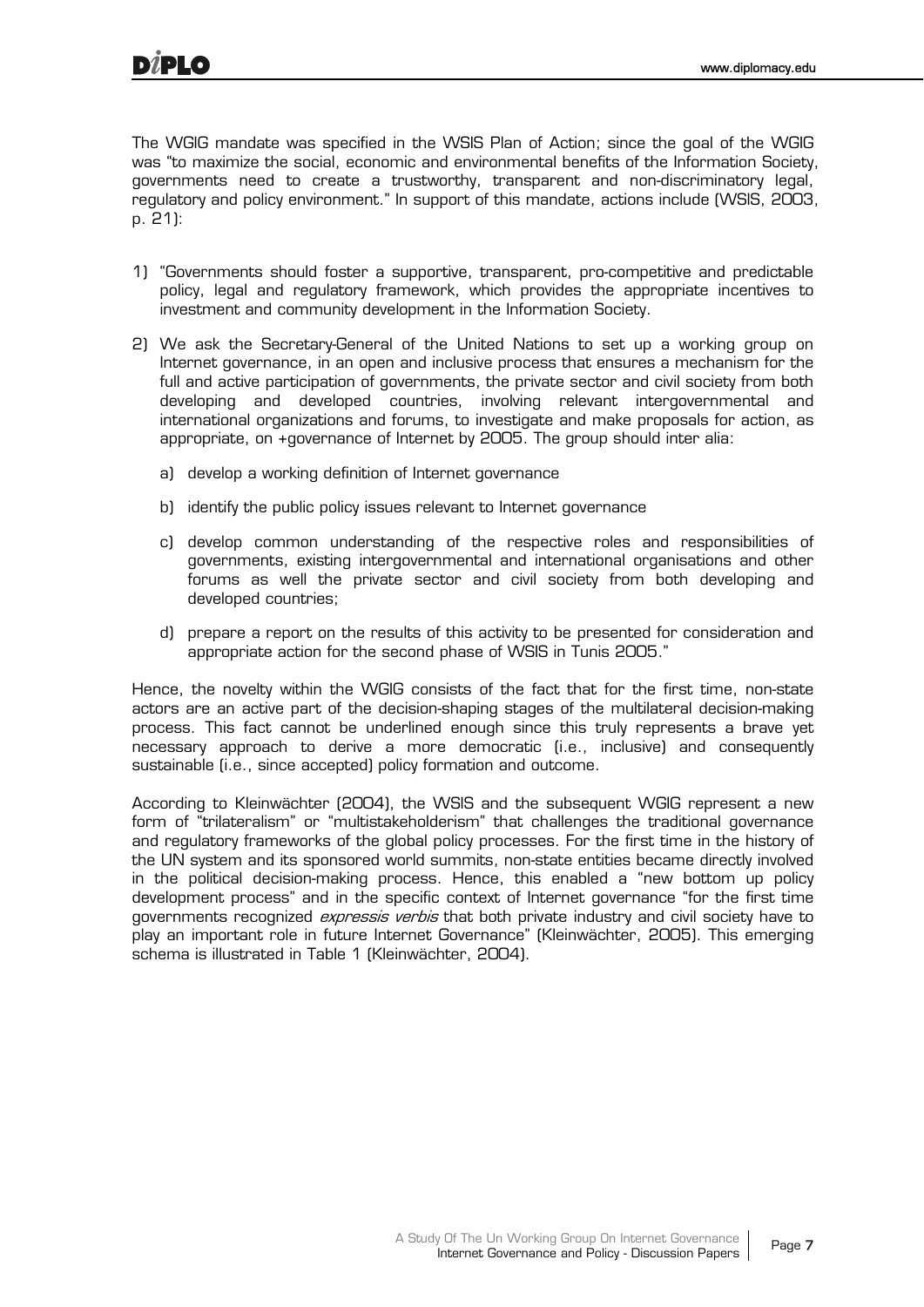|                                                                                                                                                                                                                                                                                                       | Table 1. Governance Models                                                                                                                                                                                                                          |
|-------------------------------------------------------------------------------------------------------------------------------------------------------------------------------------------------------------------------------------------------------------------------------------------------------|-----------------------------------------------------------------------------------------------------------------------------------------------------------------------------------------------------------------------------------------------------|
| <b>Traditional Sovereign State Governments</b>                                                                                                                                                                                                                                                        | "Newly emerging" Competent Private<br><b>Networks</b>                                                                                                                                                                                               |
| National<br>Laws and Treaties<br><b>Broad Mission</b><br><b>Top Down Decision-Making</b><br>Simply Majority<br><b>Elections by Majority</b><br>Lobbying by Private Industry and<br><b>Civil Society</b><br>Restricted Access and Limited<br>Participation<br><b>Mainly Closed</b><br><b>Stability</b> | Global<br>Agreements<br><b>Limited Mission</b><br>Bottom-up Decision-Making<br>Rough Consensus<br>Selections by Competence<br>"Advise by Governments"<br>Open Access and broad Participation<br>$\blacksquare$<br>Mainly Transparent<br>Flexibility |
|                                                                                                                                                                                                                                                                                                       | <b>Regulatory Frameworks</b>                                                                                                                                                                                                                        |
| <b>Hierarchies</b>                                                                                                                                                                                                                                                                                    | <b>Networks</b>                                                                                                                                                                                                                                     |
| Legal Norms (Binding)<br>Political Norms (Non-Binding)<br>$\overline{a}$<br>Moral Norms (Unwritten Rules)<br>$\overline{\phantom{a}}$<br>Technical Norms (Architecture)                                                                                                                               | Technical Norms (Architecture, Code,<br>Software)<br>Moral Norms (Netiquette)<br>$\blacksquare$<br>Political Norms (Self-Regulation)<br>Legal Norms (Governmental<br>Regulation)                                                                    |

Kleinwächter (2004) concludes that any structure governing the Internet should have a number of characteristics subsequently addressed in the WGIG.

- Decentralized system with different organizations with different core responsibilities for different issues and different layers
- x Governance structure should mirror the Internet architecture: Weak centre, strong ends, and no privileges for individual governments or individual corporations
- Decision-making power on edges (i.e., peer-to-peer negotiations between providers and users) enabled and coordinated by nodes (i.e., technical and political) in between
- From single top-down hierarchies to complex bottom-up networks with emphasis on coordination, consultation, and cooperation

The mandate of the WGIG was to

investigate and make proposals for action on Internet Governance by 2005 by a) developing a working definition of Internet Governance and b) identify the public policy issues that are relevant to Internet Governance and c) develop a common understanding of respective roles and responsibilities of governments, existing international organizations and other forums as well as the private sector and civil society from both developing and developed countries. (CONGO, 2005)

Critically, these recommendations of the WGIG were to lay the ground for the intergovernmental negotiations in Tunis on the specific subject of Internet governance.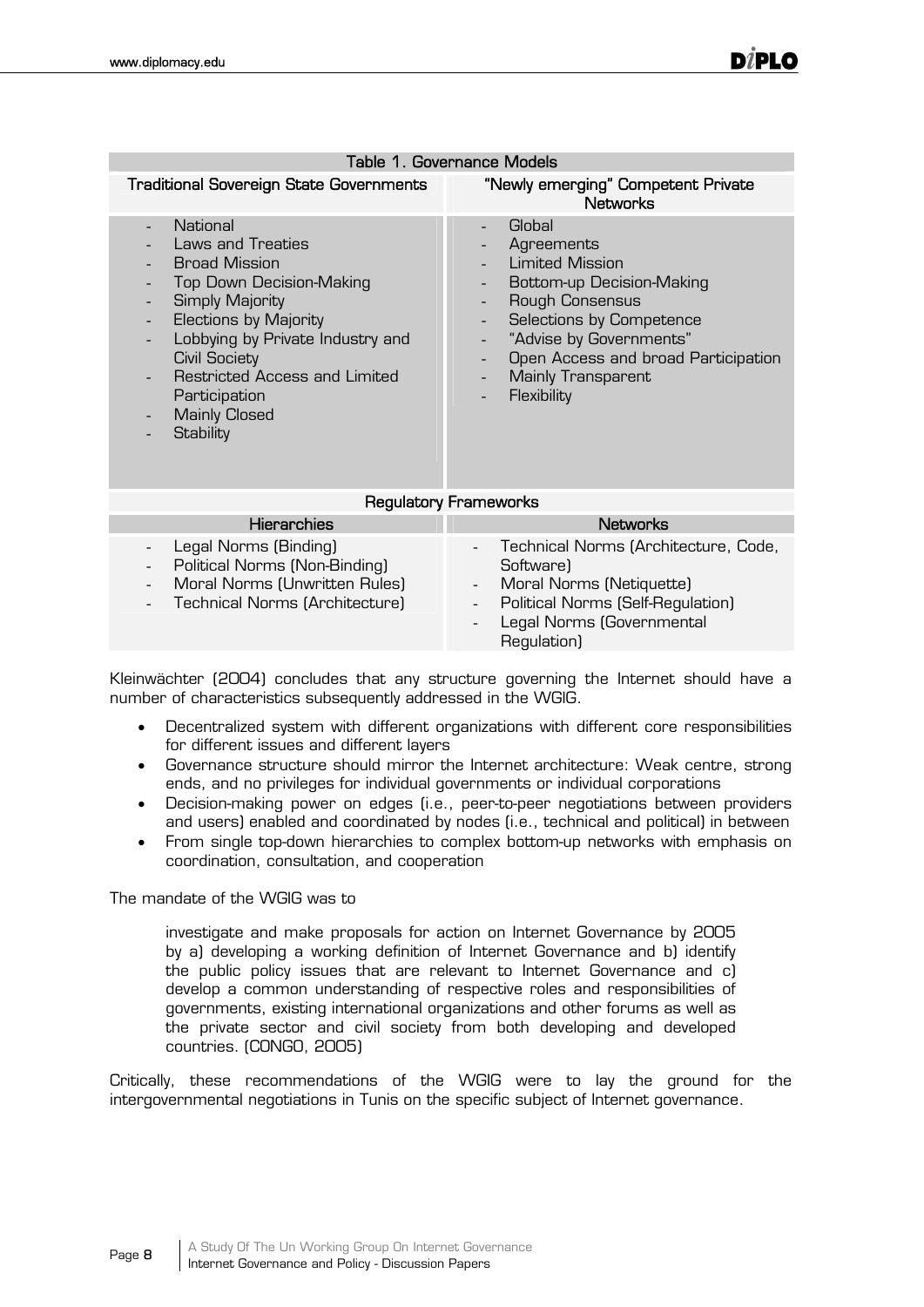Before the Tunis Phase, the establishment of the WGIG from a multi-stakeholder perspective, was considered similar to the development of "baby teeth," meaning no real bite yet (i.e., effect), but with the potential to grow into more considerable size and effect. However, did these multi-stakeholder recommendations from the WGIG actually receive their due consideration within the intergovernmental negotiations of the preparatory committees?

Judging from results in Tunis, one can conclude that the baby teeth have developed into considerable fangs. According to Ambassador Nasood Khan, who lead the negotiations on Internet governance within the preparatory committee meetings, mentioned that the WGIG report provided a "good compass" for the negotiations. In other words, the WGIG recommendations found their place within the decision-shaping phase of the intergovernmental forums and were reflected in the final Tunis "Commitment" and "Agenda" which calls for a new Internet Governance Forum to be established by the UN Secretary-General for 2006. Therefore, this marks a significant development of non-state actor participation, and the WGIG "represented a strong and innovative model for multistakeholder body within the UN system that placed the participation of civil society on equal footing with other actors" (CONGO, 2005).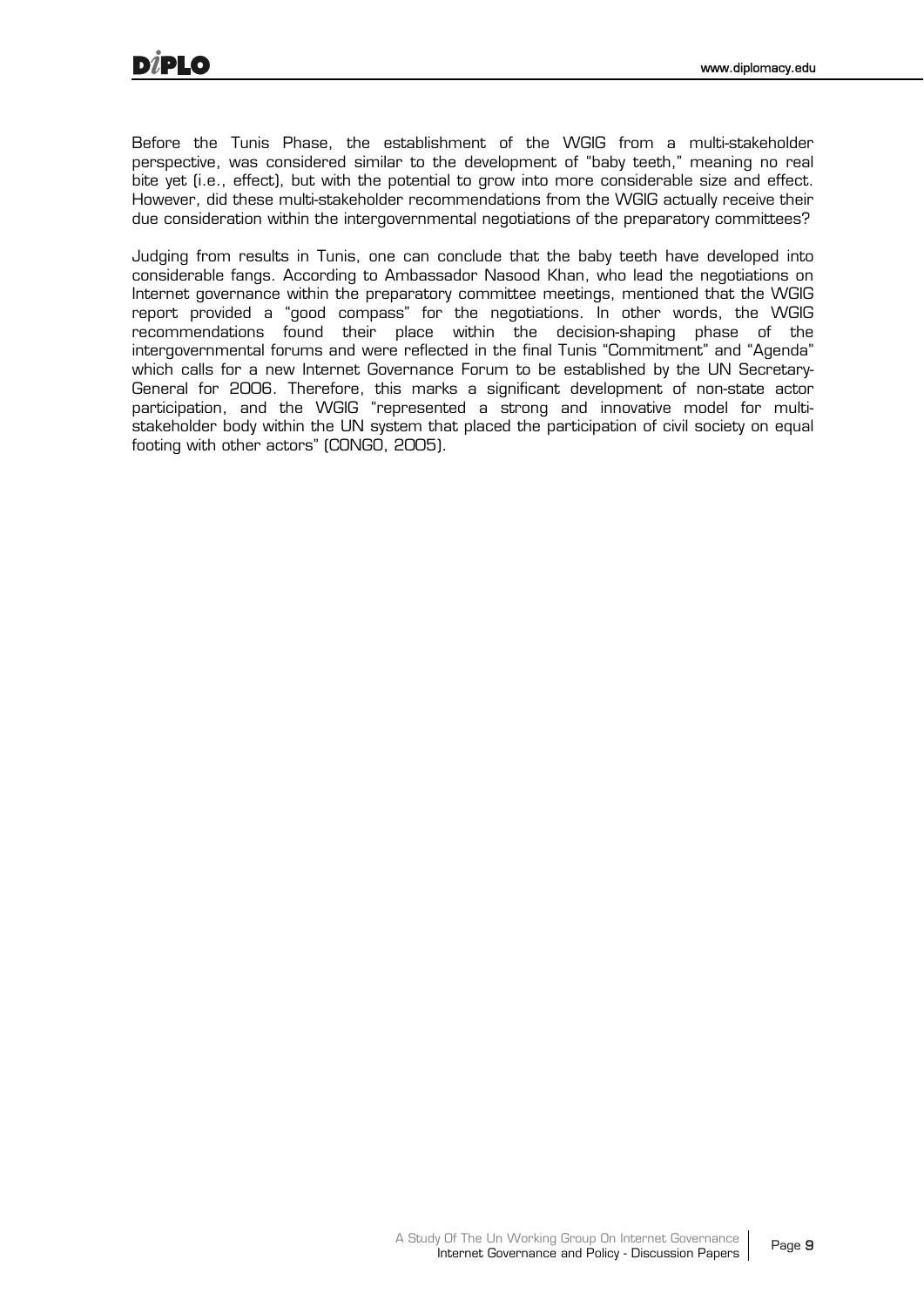## Methodology of the Case Study

In order to capture the MSP that comprised the WGIG, the research methodology included interviews and an electronic survey. Prior to conducting the interviews and distributing the online survey, the questions were carefully tailored based on the ODI (2003) Partnership Brokering Accreditation Scheme methodology. In addition, previous pioneering work on MSPs at the global policy level (Hemmati, 2001; Malena, 2004; Gonzalez III, 2005) were taken into account to capture the available methodological spectrum. Interviews and surveys were answered by all stakeholders (governments, private sector, civil society, academia, and the technical community).

#### Interviews

The aim of the interviews was twofold. First, they presented opportunities to gain insight into the dynamics of the WGIG process. Personal experiences and impressions were just as important as answers to the specific questions to learn about the practical side of this MSP process. Second, interviews presented opportunities to finalize and adjust the questions within the electronic survey to reflect a greater level of the practical reality. Third, the goal of the interviews was to obtain the viewpoints of all stakeholders, namely, governments, civil society (including academia and technocrats), and the private sector. All objectives were fulfilled with an average of 25 minutes per interview. These interviews provided the basis for strengthening the online survey.

## Questionnaire/Survey (Electronic and Online)

To investigate the validity of the previously available methodology on MSPs, to confirm the theoretical assumptions about functioning MSPs, to capture individual stakeholder lessons, and to extrapolate general best-practices and lessons learned from the MSP process, a complex survey was constructed and distributed to the members of the WGIG. Appendix A presents a copy of the project description and flyer distributed to the WGIG members and WGIG Secretariat. Particular attention was given to include true multi-stakeholders (i.e,. representatives from all relevant sectors including government, private sector, and civil society) in the distribution, in addition to adequate geographic (i.e., North and South) representation. Despite its length and complexity, a satisfying number of WGIG members made the effort to share their experiences.

#### Multi-stakeholder Partnerships at the Global Policy Level: a Literature Review

The mere scope of issue surrounding the topic of Internet governance is large, calling for innovative approaches to bring this essential instrument to the benefit of all within the global community. This, however, requires a new way of thinking, beyond the traditional governance models of centralization, and the consideration of creative governance solutions such as public policy networks. Reinicke and Deng (2000) coin the term "public policy networks" essentially comprising a decentralized structure to regulate human interaction and behaviour, with an increased role given to non-state actors. These authors stress the need to consider the whole range of issues during the global policy process, namely agenda setting, negotiation, implementation and policy reformation and institutional learning (Steets, 2005). Therefore, a complex animal such as Internet governance, where multi-stakeholder interests are an intricate part of its existence, require innovative governance approaches and subsequent innovative investigative methodology.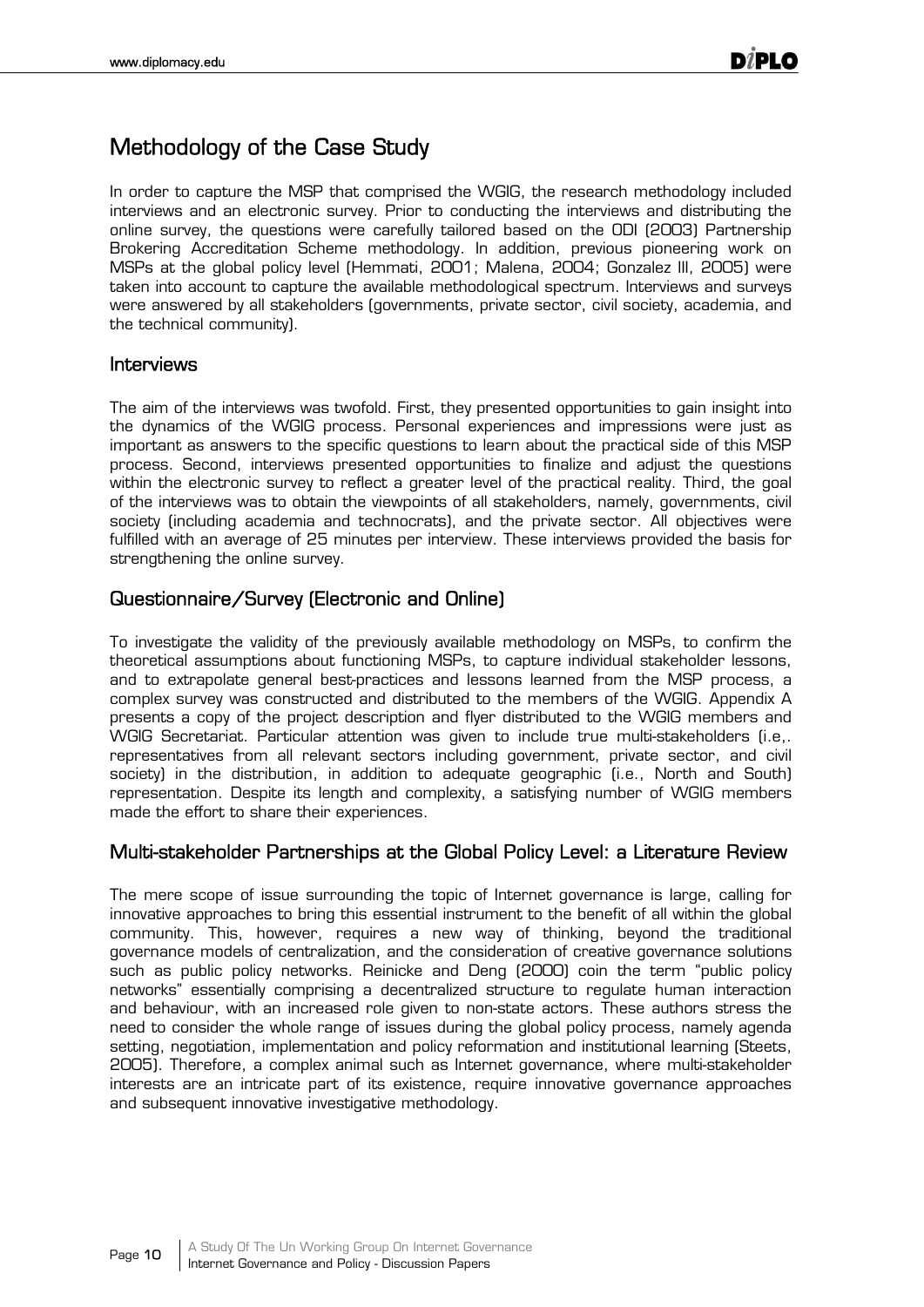In a second emerging strand of literature, researchers have distinguished between "policy design and planning, policy coordination, monitoring, evaluation and review, implementation and service provision, resource mobilisation and resource management (Steets, 2005, p. 13). Consequently, scientific debate has involved the question at which policy stage can or should non-governmental organisations be increasingly involved.

A third influential work takes this question to global policy level, in particular the investigation of multi-stakeholder processes. Steets (2005, p. 10) describes the functions in terms of their "effect on the resulting policy, e.g. in terms of enhancing the quality and credibility of programmes, enhancing their likelihood of implementation and leading to capacity development among the parties involved."

A fourth landmark analysis on MSPs in the UN and civil society organizations has been performed by Malena (2004), who interviewed nearly 40 practitioners from governments, non-governmental organisations, and the private sector to investigate existing "UN Partnerships on necessary conditions for a properly functioning MSP at the Global Policy Level" (Malena, 2004, p. 1). One interesting conclusion is the need for continued efforts by the UN, in conjunction with its partners, to provide the conceptual clarity, basic ground rules and institutional innovations necessary to make MSPs more effective and strategic" (Malena, 2004, p. 20). Backed by empirical analysis through interviews and case studies, elements from this study were utilized in the current case study particularly in the development of the WGIG survey and online questionnaire.

#### Multi-stakeholder Partnerships in ICT in Development

Before empirically assessing the MSP within the WGIG, a brief introduction to MSPs in using ICT in development is necessary. Notions of Multi-stakeholders have originated out of management theory in the landmark studies of Argandona (1998) on stakeholder theory and the common good, Hosseini and Brenner (1992) on stakeholder theory and the theory of the firm, and finally Freeman and Reed (1983) on stakeholder theory and its application to corporate governance. A further extension of so-called stakeholder theory have found its application in the changing notion of diplomacy. In addition, the United Nations has also recognized the importance and validity of a MSP, defining partnerships as "voluntary and collaborative relationships between various parties, both State and Non-State, in which all participants agree to work together to achieve a common purpose or undertake a specific task and to share risks, responsibilities, resources, competencies and benefits" (Malena, 2004, p. 3).

To assess partnerships in complex areas such as ICT in development, the idea of partnership require a precise definition. Therefore, we will use the following working definition for partnerships and subsequent elaboration: A partnership is

an alliance among parties drawn from different parts of society (i.e., the public sector, private sector, civil society, media or academia) where [the partnership] is formed for a specific purpose, and addresses one or more vital development challenges- especially those that have not successfully been addressed by single sector approaches. Partners combine their resources and competencies in a complimentary and synergistic way, based on what they do best. Partnerships are based on principles of equity and transparency. They imply a sharing of risk, and a sharing of benefits through the achievement of both the overall goal of partnership and partners' individual interests. (GKP MSP Cluster, 2005, p. 3)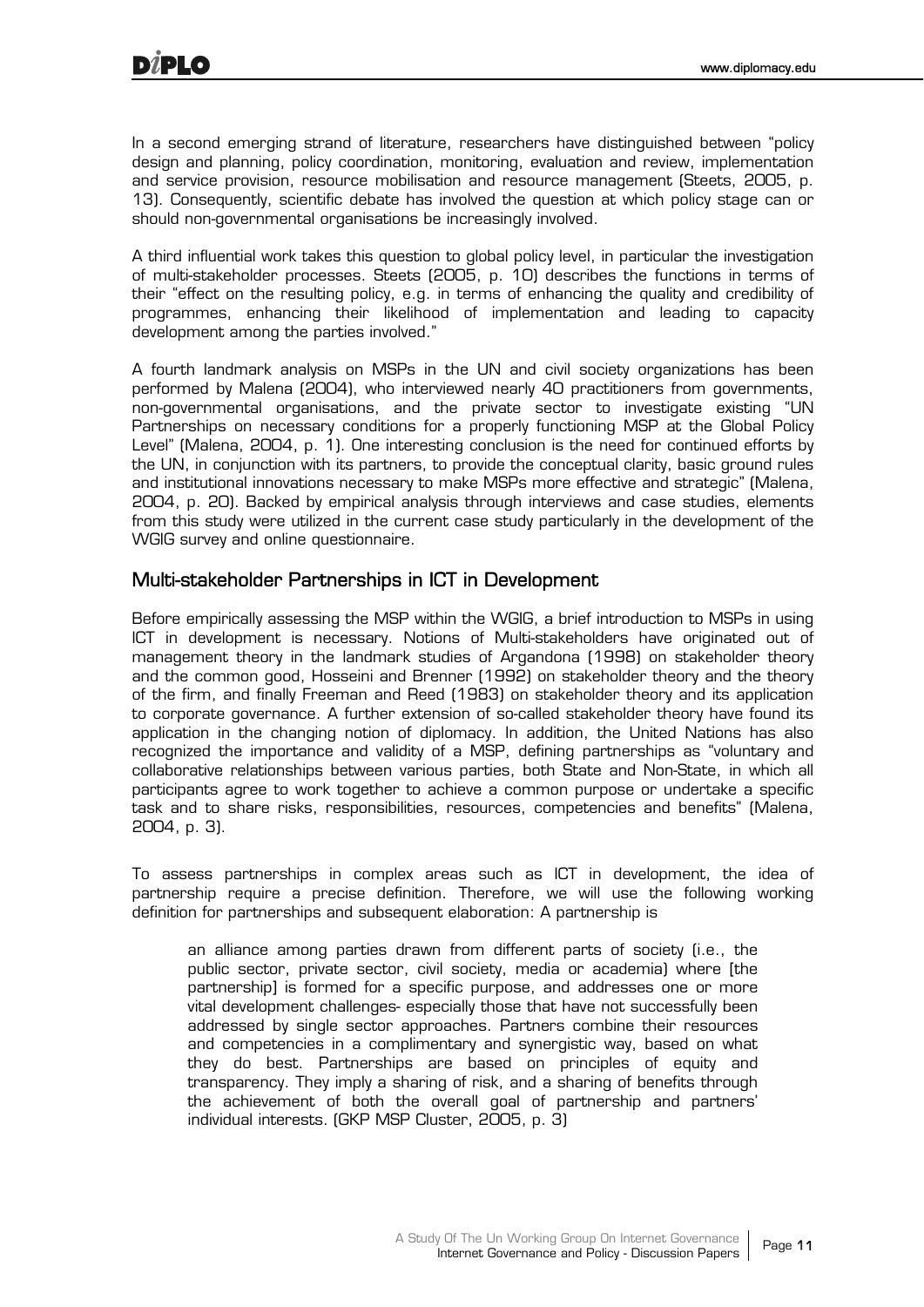As stipulated in the objectives set out in this case study, the goal was also to empirically test the developed methodology with its partnerships success and constraints factors within the WGIG. Therefore, the following factors within partnerships received specific attention (in some cases slightly altered to fit the WGIG Global Policy Setting) when the interviews were conducted and the online survey developed A number of success factors and constraints for MSPs have been defined by in the literature, specifically from ODI 2003):

- x Openness, transparency and clear communication to build trust and mutual understanding
- x Equity (partners all bring an essential element to the table), leading to mutual respect
- Each partner's contribution is based on their core competencies
- Partners are as flexible as possible in their own needs and as accommodating as possible of others
- Clarity of roles, responsibilities, objectives and ground rules
- x Respect of differences in approach, competencies, and time frames and objectives of the different partners
- x Mutual benefit: the partners achieve their own as well as the common objectives
- Strong, high-level support and champions for the partnership,

#### General Constraints for MSPs

- General suspicion of organizations from other sectors
- Lack of trust and mutual understanding by partners of each other's interests
- Differences in modus operandi between organizations in different sectors resulting in clashes of organizational culture due to different working methods, accountabilities, divergent objectives, timeframes, use of language and decision-making styles
- Lack of clarity and communication (e.g. in respect to goals, roles, responsibilities and external accountability
- Lack of the skills and competencies within one or more partners, which are needed to build effective partnerships: managerial, technical and attitudinal
- Hostile external context: political, social and economic
- Poorly-handled imbalances in levels of power or commitment among different partners
- Understanding of the time and resources required to build and establish the partnership
- Bureaucracy stifling the ability of a partnership to operate innovatively and effectively
- An unwillingness by external donors to invest in the essential, but often timeconsuming and costly development stages of the partnerships
- The difficulties involved in performing traditional evaluation and analysis of costeffectiveness of partnerships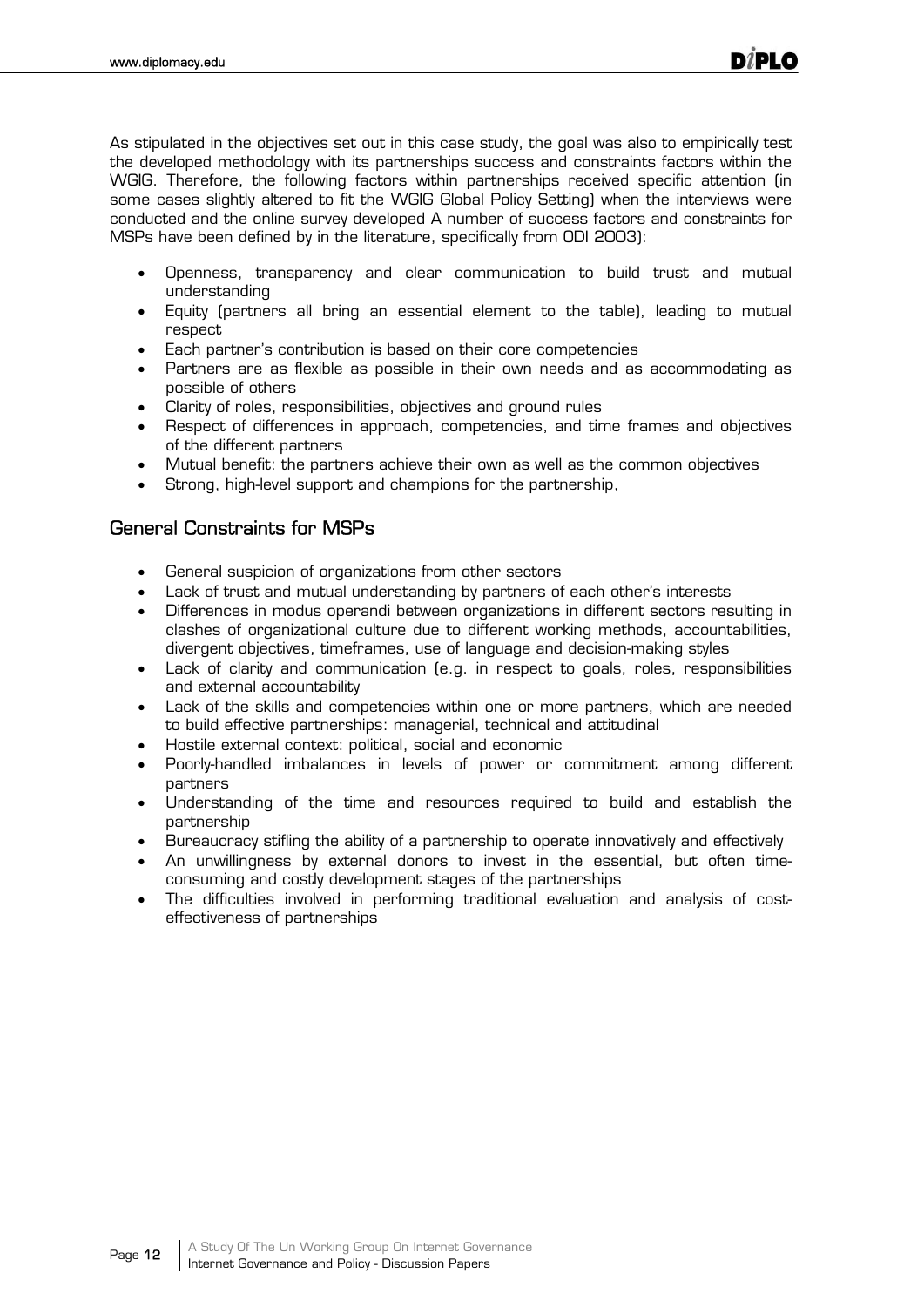## Results and Discussion of WGIG MSP Case Study

Based on the survey and interviews with the WGIG members, a number of factors emerged. Regarding the overall partnering process:

- x Overall sense by WGIG members that this process was "historical," an example of 21st century diplomacy in practice
- x Constructive climate emerged because discussions deliberately focused on substance rather than *ideology*
- self-interest of individual stakeholders successfully pooled and transferred into larger objectives of WGIG (i.e., institutional objectives started to coincide with individual objectives) through participation in agenda-setting  $\ell$  objective development (i.e., transparency and participation in initial consultations critical)
- The climate of constructive ambiguities (i.e., different professional cultures, style of communication and decision-making) lead to a creative outcome where the initial Zone of Possible Agreement was extended through learning (i.e., understanding although maybe not fully agreeing) with the other stakeholders position. Therefore, a more sustainable consensus (in the form of the Final Report of the WGIG) was reached.
- x Informal process (i.e., "put down professional hat and straightjacket") led to camaraderie, sense of unison and the subsequent trust enabled to expand on the willingness to compromise
- Mutual learning led to a shift in initial positions, especially among governments
- Positions and style of interaction changed over the course of the MSP, especially observable in civil society organisations, who shifted from a more militant role into engaging in a constructive dialogue (i.e., beyond simple ideological debates)
- African Internet service providers not represented, who could have and should have added to the process
- x The ODI model of MSP analysis (although slightly adjusted) can work as a model to systematically assess MSP at the global policy level
- x Rules and expectations of partnership need to be clearly defined and followed, with the option for a little wiggle room by the chairman or neutral broker
- Role of neutral, respectful partnership broker with authority vital
- MSP in WGIG can build trust among governments for inclusion of non-state actors without fundamentally changing their national sovereignty
- Combination of online and face-to-face communication favourable
- No formal agreement between stakeholders deemed necessary
- x Regretfully, "development issues" and "Human Rights issues" within the Internet arena did not receive adequate consideration because domination of agenda about "ICANN issue" (i.e., current unilateral control of domain names by the USA); capacity of experts not on development issues, therefore lack of balance between "techies" and "do-gooders"
- Lack of translation of documents (into UN languages)
- Majority would join again, however "if seconded"
- x WGIG MSP process can work in alternative global public policy settings beyond the Internet governance
- MSP of the WGIG had an effect "beyond its immediate stakeholders"
- Inclusion of non-state actors deemed "very constructive"
- x WGIG members would unanimously be part of a future institutional process modelled after the WGIG
- Overall, the WGIG partnering-process was successful to advance the issue of "universal and affordable access to the Information Society"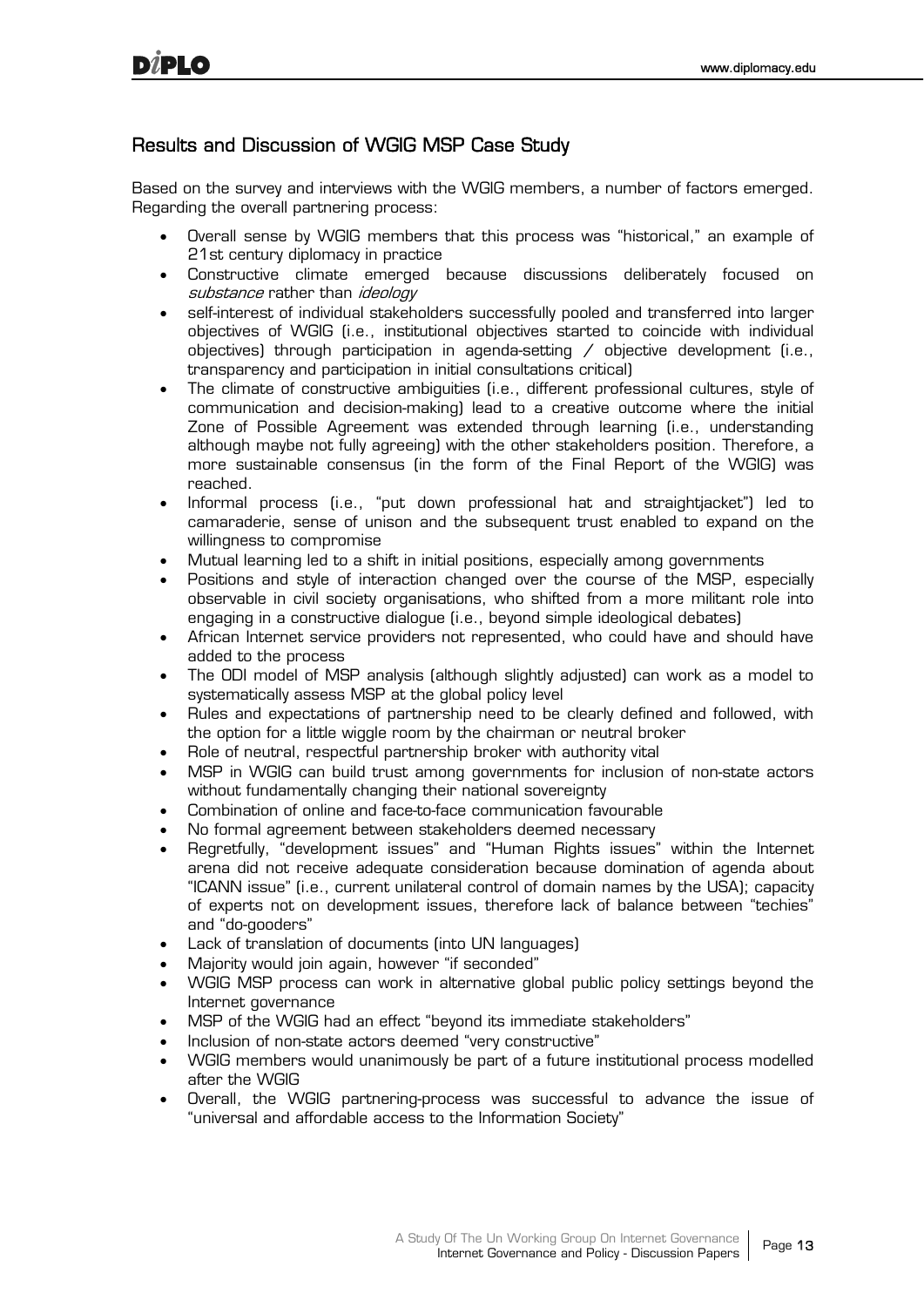## Aspects of the WGIG Procedures Considered Positive

It was deemed to be an intelligent move to start with common and inclusive issues and agenda identification, enabling everybody's interest to be included.

- Clustering important in making process manageable
- Balance among stakeholders was significant (i.e., no hierarchy)
- Learning was vital, and fostered through informal interaction
- x "Chatham-House Rules" to establish trust and therefore creative solutions, consensus-based bargaining and most importantly mutual understanding of different positions leading to shifts of original positions and willingness to compromise
- Secretariat exceptional in support because not "steering" but "facilitation" MSP
- x Role of Chair as facilitator was significant: Chairman skilled in "leading" the dialogue, resulting in authority and subsequent acceptance
- Interactive approach with a mixture of online and face-to-face meetings fostered trust
- Good will by all participants to learn
- strong leadership;
- excellent support from the secretariat;
- right mix of people in terms of skills and personalities;
- complete transparency;
- bottom-up, inclusive approach to issue identification;
- x working within the WSIS framework and being realistic about what could be achieved.

#### Constraints of the WGIG Procedures

Participants felt a number of constraints:

- Expertise (specifically on development-related aspects) lacking within WGIG
- Time constraint and not clear what all partners could bring to the table (competencies and resources)
- An important actor was missing, namely, the US government
- Web-tools not ideal; volume of e-mails too big, especially from open-consultations
- Open consultations not taken into account enough (time constraint)
- Public relations about the WGIG should have been better to enhance the openconsultation process
- Online sessions should have been "moderated"
- Observer status confusing which lead in some cases to capturing of the open-dialog sessions (especially by governmental actors)
- Logistics for attending the face-to-face meetings (especially from developing countries) difficult despite funding from WGIG available
- Capacity of all stakeholders needs to be build in terms of the partnering process

#### A Successful Example of Multi-Stakeholder Diplomacy?

Multi-stakeholder diplomacy is a concept emerging from a changing environment in international relations, where the traditional multilateral decision-making structure is changing. Increasingly, non-tradition actors such as non-governmental organizations and civil society organizations are claiming a stake in international public policy formation. Inevitably, states are faced with the challenge to incorporate these newly emerging stakeholders in their daily practice of international negotiations and diplomacy. The direct result of this increase in stakeholders is an emerging "competence capacity gap," a lack of tools of various actors to become engaged effectively in multilateral decision-making processes. Multi-stakeholder diplomacy can, therefore, be defined as process or tool through which various stakeholders interact in the daily practice of international negotiations and diplomacy.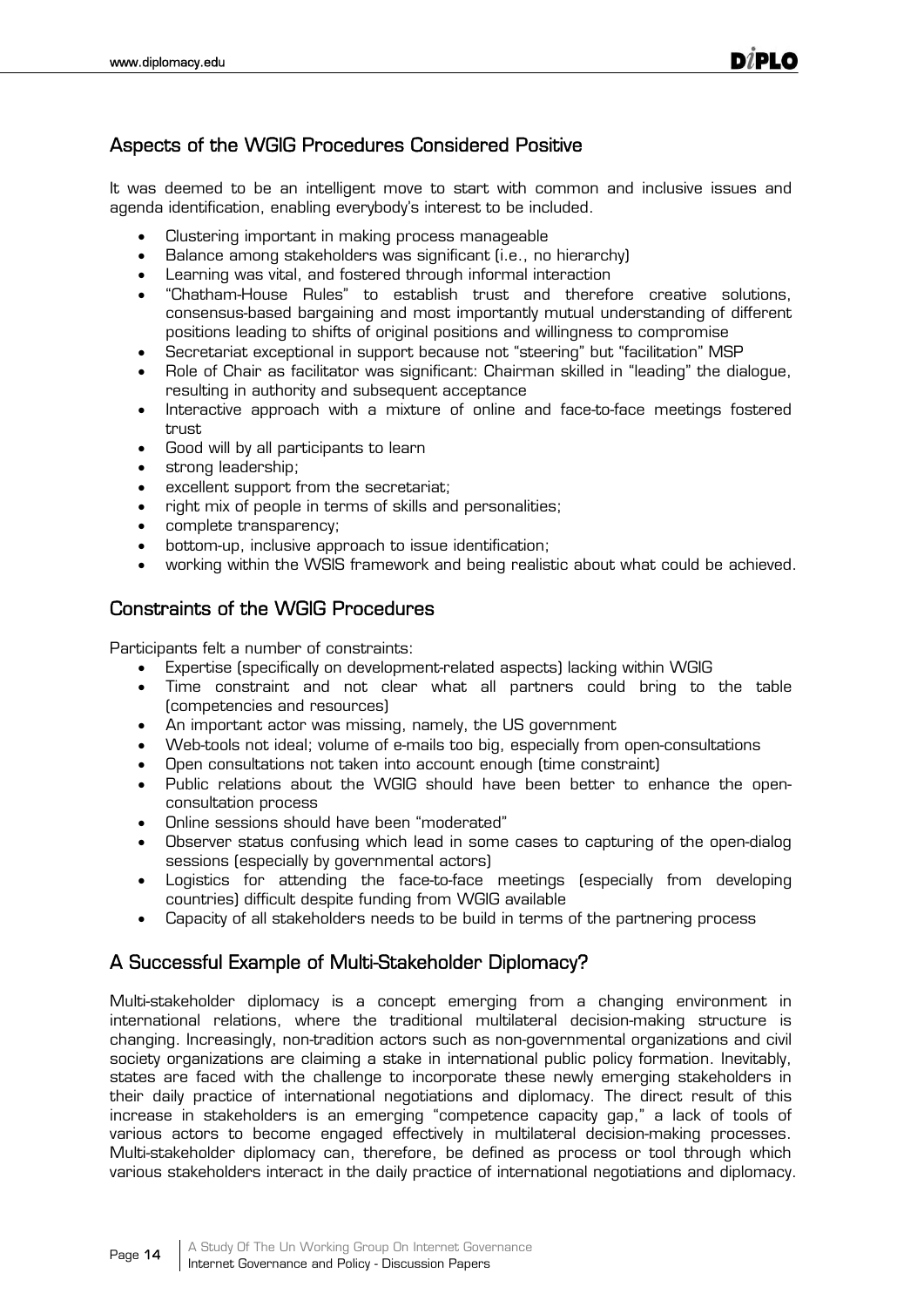One of the vital questions is how these various traditional and non-traditional stakeholders interact and communicate effectively together to achieve sustainable policy solutions in an increasingly complex world. Hence, the patterns and style of communication and professional cultures is a central element to assess this process.

## Results on MSD

- informal style of communication were found to be constructive to further objectives of the WGIG and individual objectives
- x transparent style of communication enabled mutual learning about the different individual professional cultures
- x no formal attempt was made to bridge "competency-gaps" of individual actors, but capacity building initiatives would have been appreciated to address the "lack of understanding about professional cultures"
- Role of centralized facilitator significant in bridging differences about professional cultures
- Combined style of communication (i.e., face-to-face and electronic) preferred
- Both modes of operation, face-to-face and electronic  $\ell$  online were efficient in terms of drafting and producing final results
- Face-to-Face the better medium for building confidence among stakeholders
- Stakeholder preferences about the medium for communication varied: (a) governments (face-to-face); (b) non-state actors (preferably combination of both)
- Governments found face-to-face communication as the more precise medium, in contrast to non-state actors, preferring online in terms of precision
- More misunderstandings emerged from online phase, and face-to-face better medium to overcome disputes
- Style of communication changed (i.e., from militant to constructive engagement).

## Detailed Analysis Based MSP Methodology and Criteria of Tennyson

As a methodological note and as a reference guide (i.e., conceptual and theoretical checklist), according to Tennyson (2003) certain factors represent a successful multistakeholder partnership.

- 1. The partnership is doing what it is set out to do (i.e., program of activities was successfully carried out and the pre-agreed objectives were achieved
- 2. The partnership is having an effect beyond its immediate stakeholder group (i.e.,. a recognition of achievement from beneficiaries, others, or the wider community)
- 3. The partnership and its activities and effect are sustainable and self-managing
- 4. The partnership has "added value" to individual partners (i.e., individual partners have gained significant benefits and partner organisations have discovered new ways of working or improved their own management systems)
- 5. Partnership approach was the best or most appropriate choice.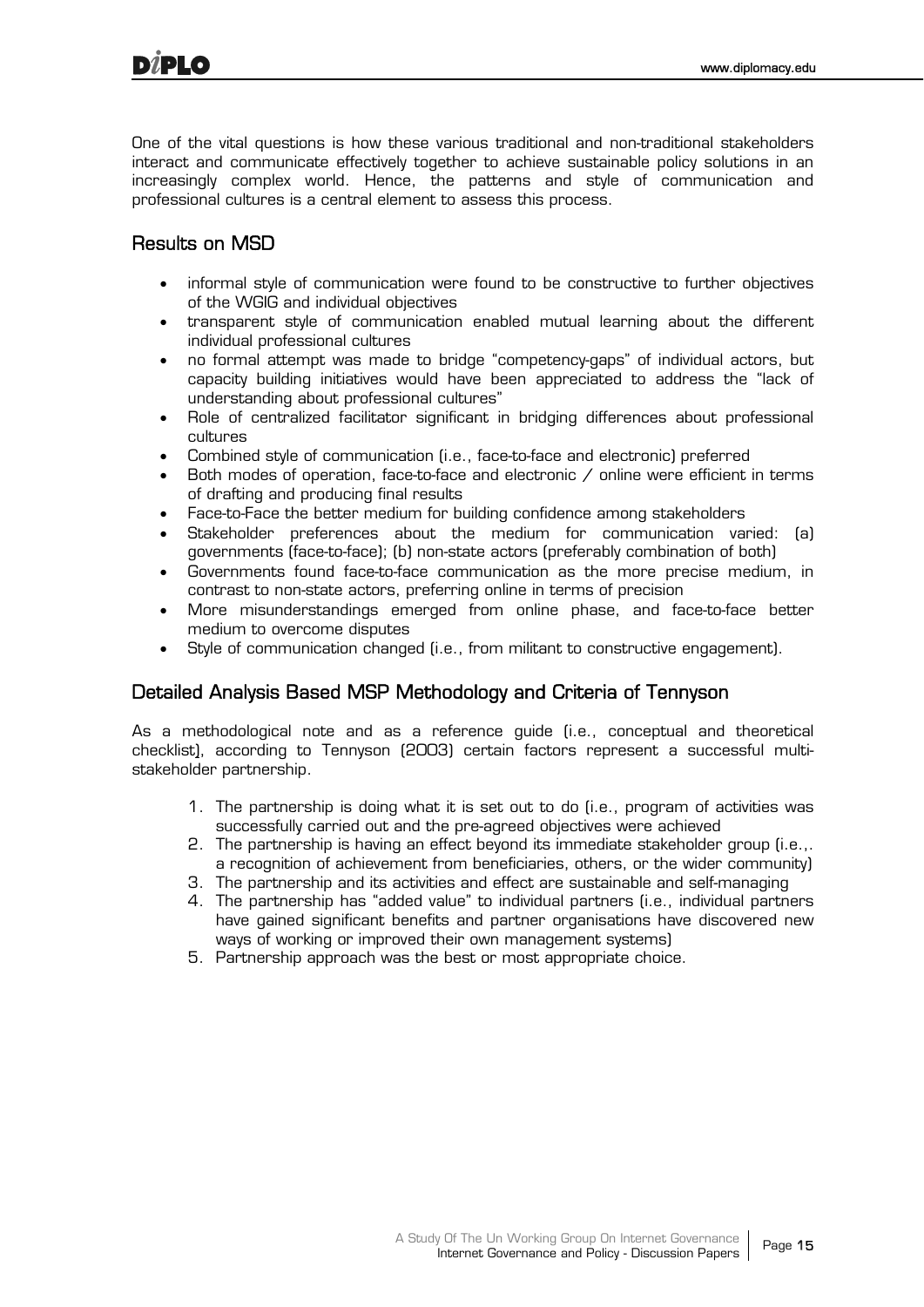## The WGIG Achieved its Objectives

The WGIG had a clear objective which was set out by the WSIS (WSIS, 2003, p. 21), namely to

- 1. develop a working definition of Internet governance;
- 2. identify the public policy issues relevant to Internet governance;
- 3. develop common understanding of the respective roles and responsibilities of governments, existing intergovernmental and international organisations and other forums as well the private sector and civil society from both developing and developed countries; and
- 4. prepare a report on the results of this activity to be presented for consideration and appropriate action for the second phase of WSIS in Tunis 2005.

These objectives were accomplished in a satisfactory matter, meaning that all partners were satisfied with the final outcome document.

## The WGIG Partnership had a Significant Effect Beyond its Immediate **Stakeholders**

This aspect is mainly judged in the context of the changing nature of global policy decisionmaking and in particular from the point of view of opening up the inter-governmental decision-making process to non-state entities. Clearly, the process adopted throughout the WGIG will have a significant effect beyond the discussions on Internet Governance. This successful model can and most likely will serve as a blue-print of how to engage non-state actors more meaningfully and actively in the complex decision-making structure of the UN system, and therefore the partnership itself has a effect beyond its immediate stakeholders and can be deemed successful. In addition, as seen in the Tunis phase, the "recommendations" by the WGIG were taken into governmental agenda-shaping negotiations and final conclusions, a promising indicator that the wider global community (i.e., especially state actors) are starting to accept the constructive role of non-state actors during decisionmaking

#### The Partnership does not need to be Sustainable, yet its Effect will be

This is a tricky indicator for a successful partnership and is not completely applicable to the WGIG, since this partnership by definition has been terminal. However, the outcomes of the partnership are sustainable because they again have been incorporated into the final outcome document of the WSIS in Tunis. Therefore, one can carefully conclude that on this point, the WGIG partnership scored positively as well.

#### The WGIG Process has Added Value to its Individual Partner Organizations

The largest beneficiaries were the non-state actors such as businesses and civil society. As previously mentioned, not only were they able to become part of the decision-shaping process but also to influence it actively and therefore including their objectives into the decision-shaping structure. All actors, but especially governments, had an added-value through learning about these complex issues and appreciating the positions of other stakeholders. In addition, through the unique inter-play of face-to-face and electronic interactions, some modes of decision-making (especially in governments) became more efficient.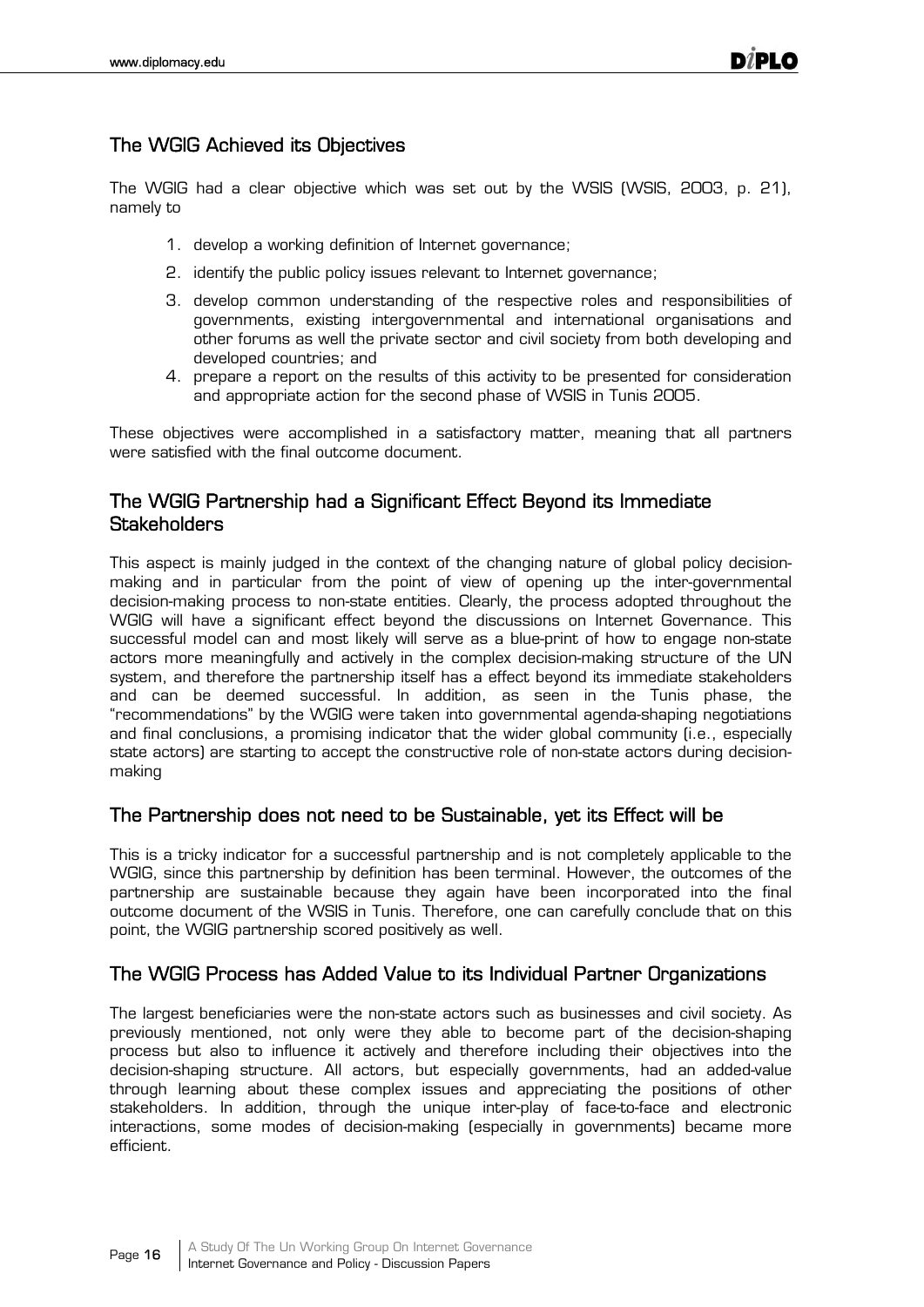The WGIG set-up was the only reasonable alternative given the complexity of the issues, interest, competencies and actors. Therefore, all actors felt that this forum of informality was the best choice to tackle the issues and arrive at a acceptable (as deemed by stakeholders) decision.

## Additional Discussion

Complementary to the questions raised by Tennyson (2003), the following issues were raised during the interviews, which deserve an additional discussion at this stage.

• Guestion: Can the MSP process from the WGIG be transferred into other global policy forums?

One significant question is that given this unique structure of the phenomena "Information Society" and the respective emphasis on insisting on "multi-stakeholder" partnerships throughout the WSIS and WGIG process, does this mean that a successful MSP can only emerge when these particular context parameters are given? In the opinion of the WGIG members, the subject at hand (i.e., Internet governance or Information Society) does not determine whether a MSP is applicable or not. In other words, in the overwhelming opinion, this process is transferable to other global public policy processes.

Question: What is the role of the partnership broker in facilitating the MSP?

In the case of the WGIG MSP, the neutral broker and the skilled chairperson delivered the successful "one-two-punch." The overarching factor for the success of the WGIG was the inclusion of a so-called "partnership broker," an enabling entity to foster the optimal and effective use of the complementary strengths and resources of all stakeholders involved. This set-up also enabled for the necessary "flexibility" within the process, which was central to a functioning MSP. The unanimity of the WGIG respondents about the importance of both the neutral (i.e., no agenda) broker (Mr. Markus Kummer) and the experienced Chairperson (Mr. Nitin Desai) confirms the necessity for some entity to enable and steer the partnership process. This is particularly relevant in the context of multi-stakeholder partnerships, where polarized interest, different professional cultures and diverging ideological opinions in the headed debate surrounding Internet Governance.

According to Prof. Kleinwächter, one of the most substantial risks within MSPs is the "capturing of the process" by one or a combination of groups (i.e., in particular when resources among the partners are unbalanced". One defence against this "capture," according to Kleinwächter, is "openness and transparency of the process." Within the WGIG setting, another "ally" against the capture was the role of the neutral brokers in this case prevented this from happening, an attribute not to be underestimated. But what were contributing factors that enabled this process to be perceived successful by the WGIG members? Critically, the partnership broker stimulated the partnership through demonstrating the ability to transcend differences and obtain a reasonable compromise for all stakeholders involved. Other factors for success were the need for neutrality (i.e., unbiased), credibility (i.e., respect obtained through experience) and finally authority (i.e., when to make hard decisions). These factors lead to acceptance and subsequent cooperation among all stakeholders, enabling the positive outcome of this MSP.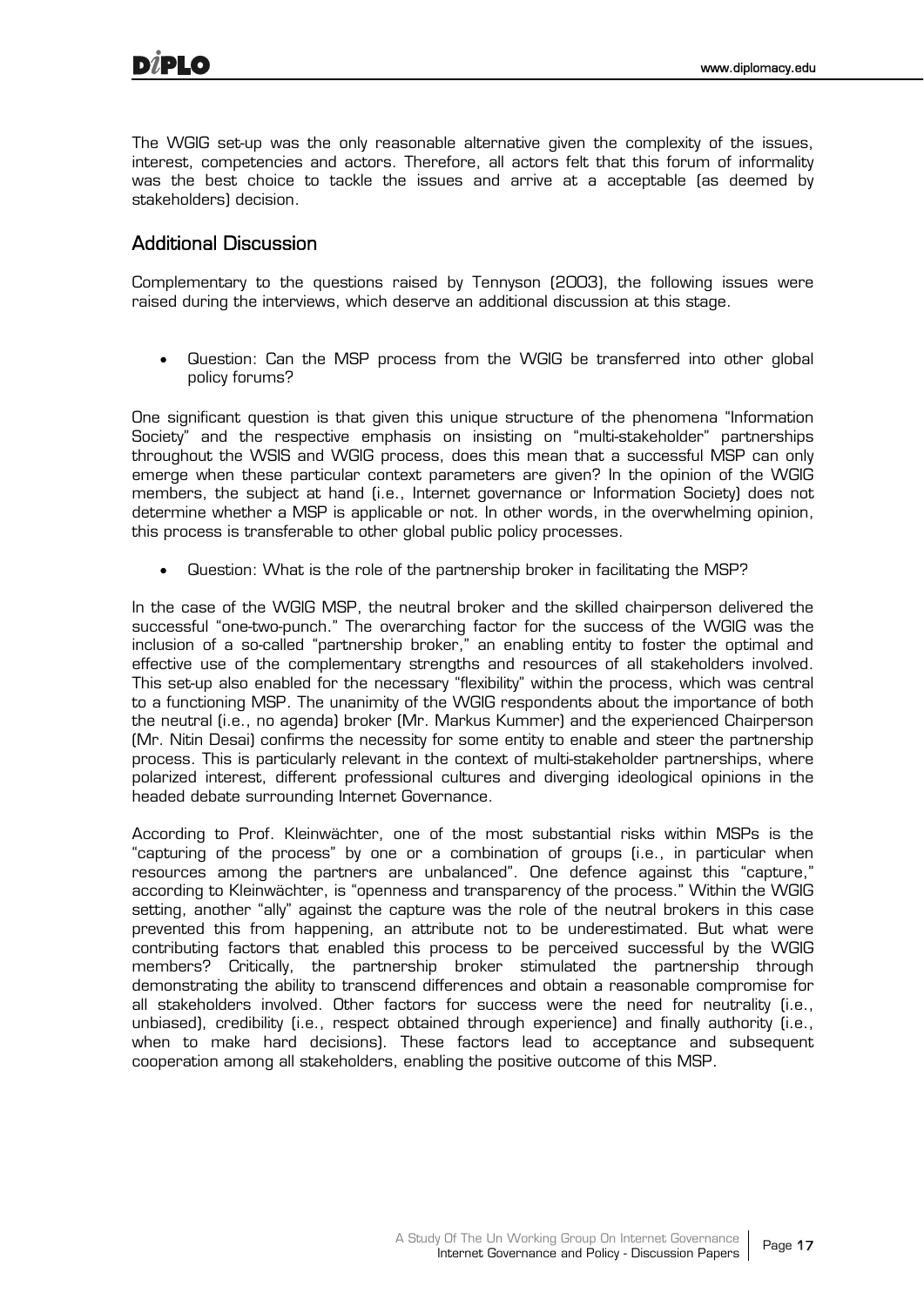Guestions: Can ICT help to reduce this ambiguity in professional cultures to create and benefit from constructive ambiguities?

The results are mixed. Judging from the responses of the WGIG members, clearly, some stakeholders preferred certain types of communication modes. For instance, governments were most "comfortable" in face-to-face meetings, avoiding larger participation in the online phases of the working method, namely the e-mail exchanges. Private sector actors were keener, as the civil society, to use the online tools to advance the status of the debate. Interestingly, the results were quite consistent with the expectations, namely that certain stakeholders would prefer certain types of communication tools. This in itself is an important lesson to be learned, since this in fact enables a construction of a communicative framework that would help reduce the uncertainty within the communication patters and make it possibly, through this "predictability" in professional behaviour, to tailor a framework of communication that would enable a shift from competitive to constructive ambiguities. The WGIG framework certainly made this attempt, and mostly, all actors felt that a combination of the two tools was most suitable to allow the group to fulfil its mandate.

Finally, the partnership brokers of the WGIG, Mr. Nitin Desai and Markus Kummer, answer the questions whether the partnership in WGIG was successful. According to Mr. Desai, the Chairperson of the WGIG, the process was a success because the views of all stakeholders were represented in the final document; this open forum brought people from different professional backgrounds and competencies together, enabling innovation to reap its benefits through an evolution of individual views and ultimately broadening the overall judgement of the group" (Personal Interview 19.7.2005).

In the words of Mr. Kummer, Executive Coordinator of the Secretariat of the WGIG, the final report reflected the desired "interface between technical and public policy issues" (personal communication, 19 July 2005). Furthermore, the WGIG fulfilled its mandate because the process was open and transparent, stressing the importance of transparency, participation, and ultimately legitimacy of the global political process. To underline the importance of legitimacy, according to William Drake, member of the WGIG, the mandate was successfully fulfilled because the debate surrounding Internet governance was changed from "who is steering to the process of steering." In other words, multi-stakeholders need to be involved in framing the issue that is than negotiated, and this was successfully demonstrated by the WGIG.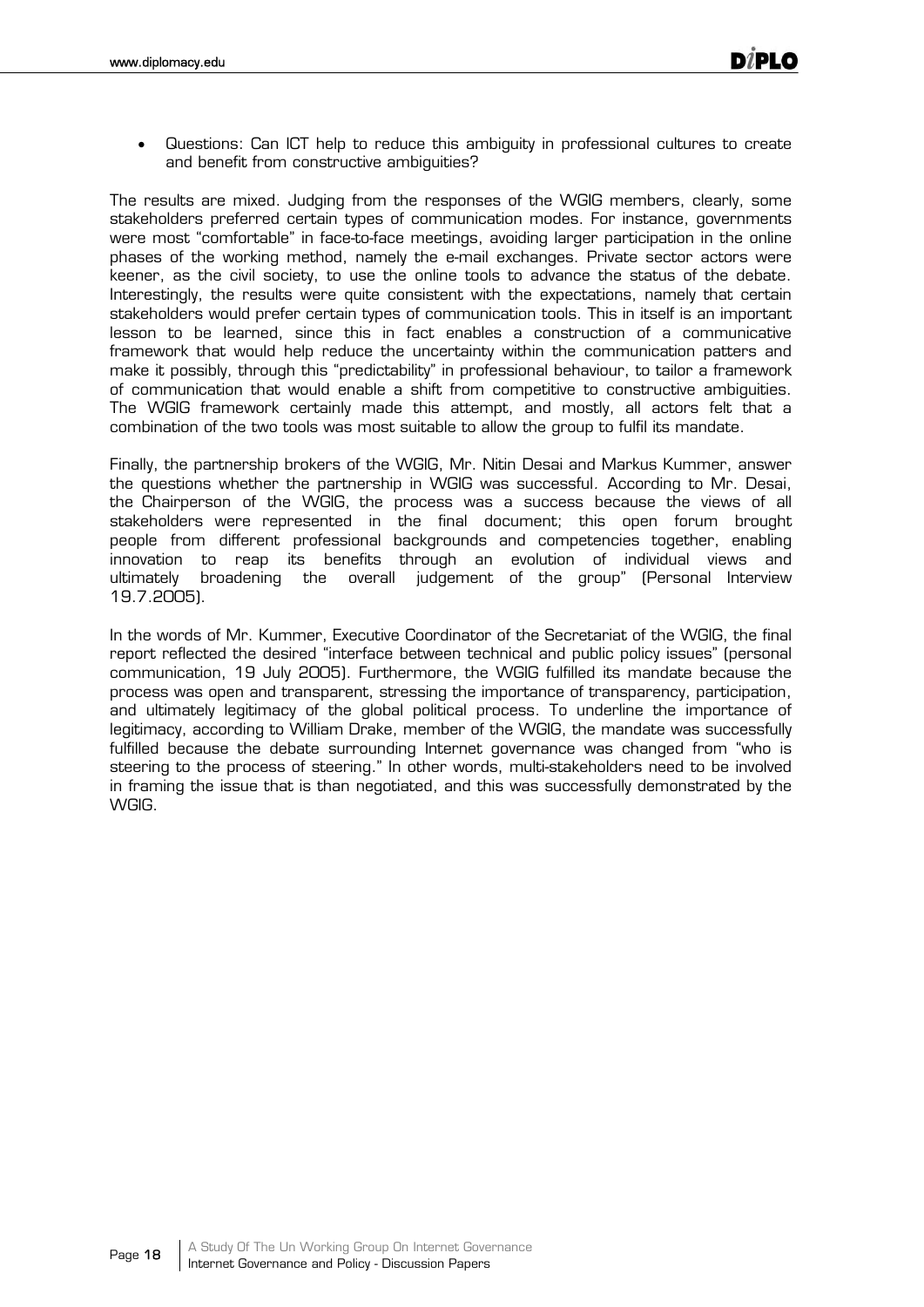## **Conclusion**

The digital revolution and the effect of ICT had a fundamental effect on how people think, act and function within the socio-economic and cultural dimension of globalization. The effect of this Information Society was clearly recognized by the UN and led to the establishment of the WSIS, with the main goal to harness and channel the positive potential of this revolution, mitigate its negative effects, and, most importantly, build a inclusive and transparent Information Society with equal opportunity for access for all. Interestingly, from its very nature, the Information Society is not a space dominated by governments alone, but includes all stakeholders within a society. In other words, within this complex and transboundary phenomenon, businesses, academia, technicians, civil society, and governments do not only have their stake (i.e., interest), but also their respective roles to play in building this inclusive and transparent Information Society.

Hence, the nature of the beast called for a considerable change of the *status quo* of UN system summit process, opening up this global space for previously neglected voices of multi-stakeholders such as the private sector and civil society. To take this one step further, the summit not only demanded this multi-stakeholder involvement through passive participation, but opened the door for active involvement of multi-stakeholders in the decision-shaping phase through the WGIG. The UN Secretary-General set up this WGIG "in an open and inclusive process that ensures a mechanism for the full and active participation of governments, the private sector, and civil society from both developing and developed countries, involving relevant intergovernmental and international organizations and forums." Thus, the WGIG symbolizes a small revolution as well, a fitting companion of the large revolution by the digital revolution and ICT. Consequently, the WGIG presented a ideal laboratory to observe what makes multi-stakeholder partnerships work at the global policy level with the specific concentration on the developmental context of ICT in developmental issues.

Judging from the outcome, the MSP within the WGIG was very a success. Not only did all the stakeholders feel that their concerns were well reflected in the final consensus document of the WGIG report, but those recommendations received considerable attention in the decision-making phase of the Intergovernmental Negotiations during the second phase of the summit in Tunis. Therefore, for the first time, multi-stakeholders (i.e., in particular non-state actors) were considerably involved and responsible for the decision-shaping of global public policy. In the specific context of using ICT in development, this inclusion at the global policy level process has a potential effect, because a voice is given to those marginalized groups that may not be fully represented by governments within the classical setting of UN system forums.

In sum, at the global level it is not only indispensable to include all relevant actors to arrive at sustainable solutions to complex challenges, but in practice it can work. Despite the complexity of issues and actors, the case study about the WGIG clearly demonstrates what factors can be advantageous for these partnerships to function. Of course, MSP is no panacea and is by no means easy to establish, maintain, and conclude. Nevertheless, as the results show, the WGIG with its expert setting and few rules of procedure represents a promising framework to open the global policy dialogue and decision-making process to all relevant parties that have a stake in the outcome of these policies. Interestingly, an affirmative consensus emerged about the question whether this WGIG-setting could be transferred into other thematic UN system decision-making forums.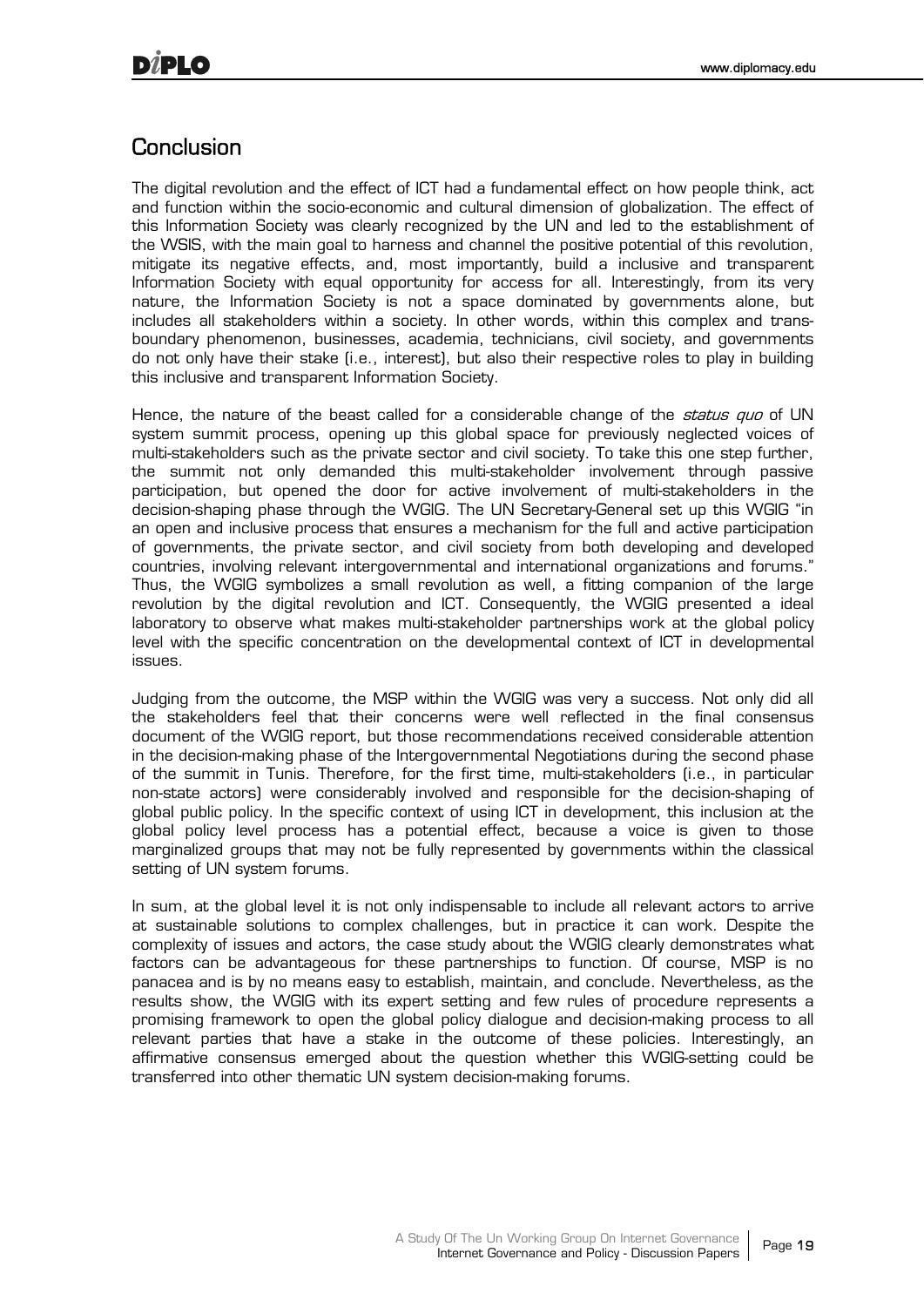Hence, the lessons from this case study can be extrapolated to subject areas beyond Internet governance and ICT in development, an unforeseen but welcomed outcome of this study. Through inclusion in decision-making processes, a voice is given to the poor resulting in the formulation and persuasion of pro-poor policies resulting in a substantial betterment of their situation. This inclusion needs to reach the global policy level, and the hope of this case study was to shed some light on the functioning of MSPs at the global policy level and, therefore, make a contribution to making these processes more democratic, effective, efficient to deliver on its promising potentials in a sustainable fashion.

\*\*\*

## References

Annan, K. (2004). Opening Statement to Global Forum on Internet Governance of UN ICT Task Force 24-25 March 2004 [online]. Available from: http://www.unicttaskforce.org/perl /showdoc.pl?id=1333 [Accessed 5 October 2006].

Argandona, A. (1998). The stakeholder theory and the common good. *Journal of Business* Ethics, 17, pp. 1093-1102.

Conference of NGOs in Consultative Relationship with the United Nations [CONGO]. (2005). WSIS phase II: orientation toolkit for Tunis 16-18 November 2005. Conference of NGOs in Consultative Relationship with the United Nations. Geneva.

Freeman, E. and Reed, D. (1983). Stockholders and stakeholders: a new perspective in corporate governance. *California Management Review*, 25(3), pp. 88-106.

Gelbstein, E. and Kurbalija, J. (2005). Internet governance: issues, actors and divides [online]. DiploFoundation, Geneva. Available from: http://www.diplomacy.edu/ISL/IG/default.htm [Accessed 10 October 2006].

Gerster R. and Zimmermann, S. (2005). *Up-scaling pro-poor ICT-policies and practices: a* review of experience with emphasis on low income countries in Asia and Africa. Richterswil, Switzerland: Swiss Agency for Development and Cooperation (SDC) and M.S. Swaminathan Research Foundation and Gerster Consulting.

Global Knowledge Partnership Multi-Stakeholder Partnership Cluster [GKP MSP Cluster]. (2005). Multi-stakeholder partnerships: delivering ICT for development [online]. Global Knowledge Partnership MSP Cluster. Interim Document presented on November 2005 at WSIS in Tunis. Available from: http://www.globalknowledge.org/ [Accessed 10 October 2006].

Gonzalez III, J.L. (2005). Citizen participation through multi-stakeholder partnerships in an emerging multi-centered region: the direction of governance reforms in Asia [online]. Available from: http://www.iadb.org/int/jpn/English/support\_files/3asia.pdf [Accessed 15 December 2006].

Hemmati, M. 2001. Multi-stakeholder processes for governance and sustainability: beyond deadlock and conflict. London: Earthscan.

Hosseini, J. and Brenner, St. (1992). The stakeholder theory of the firm: a methodology to generate value matrix weights. *Business Ethics Quarterly*, 2(2), pp. 99-119.

Kleinwächter, W. (2004). WSIS and internet governance: towards a multistakeholder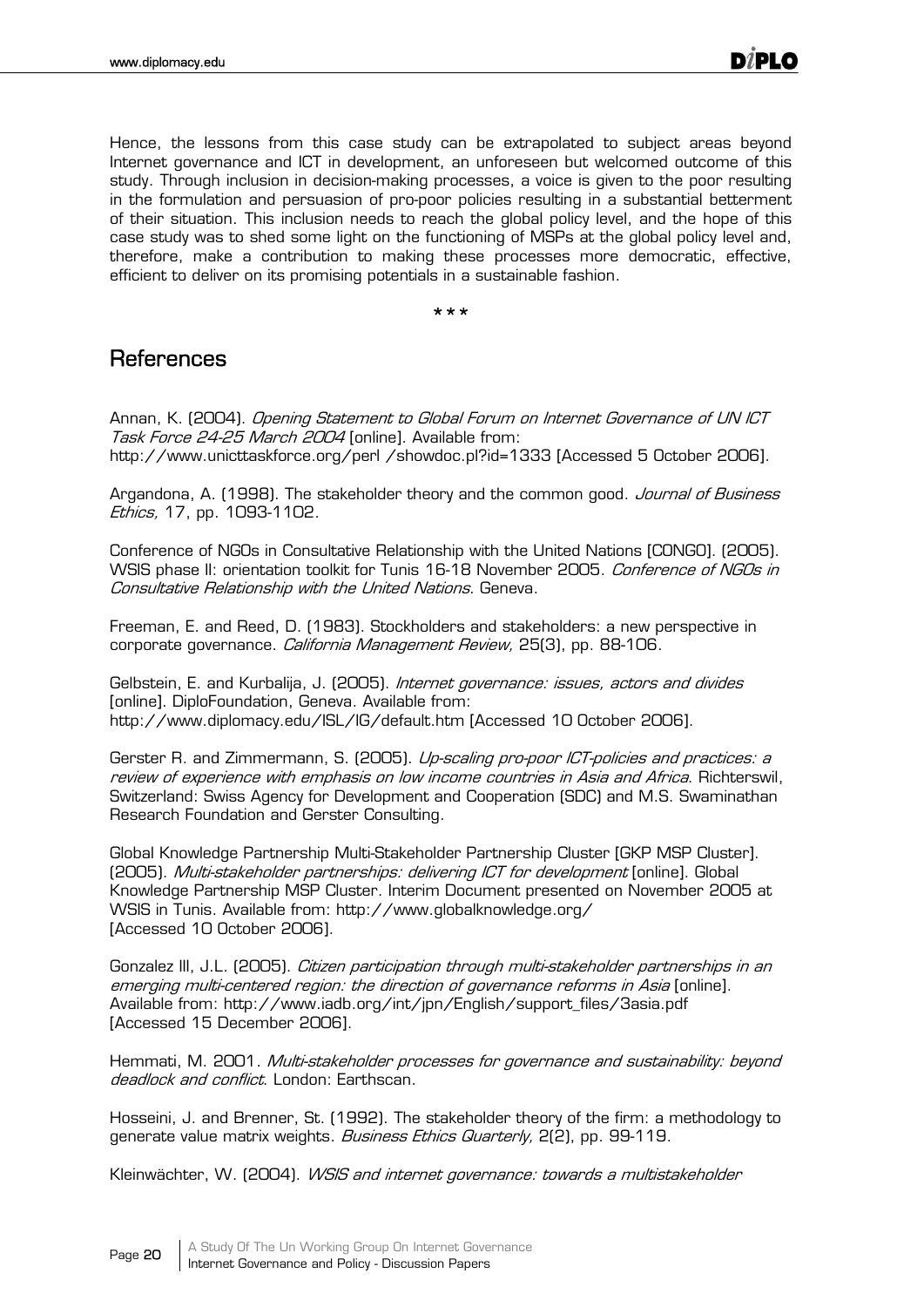approach. Presentation for Workshop at International Telecommunication Union on Internet Governance in Geneva, 26-27 February 2004.

Kleinwächter, W. (2005). *WSIS: a new diplomacy? Multistakeholder approach and bottom* up policy in global ICT governance [online]. Available from: http://cyber.law.harvard.edu/wsis/Kleinwachter.html [Accessed 1 December 2006].

Malena, C. (2004). Strategic partnership: challenges and best practices in the management and governance of multi-stakeholder partnerships involving UN and civil society actors. Pocantico, NY: Multi-Stakeholder Workshop on Partnerships and UN-Civil Society Relations.

Overseas Development Institute [ODI]. (2003). Partnership Brokers Accreditation Scheme (PBAS) Accreditation Principles [online.]. Available from: http://www.odi.org.uk /pppg/pbas/PBAS\_Principles.pdf [Accessed 5 December 2006].

Reinicke, W.H. and Deng, F. (eds.). (2000). Critical choices: the United Nations, networks, and the future of global governance. Ottawa: International Development Research Centre.

Steets, J. (2005). *Waltz, jazz, or samba? The contribution of locally driven partnerships to* sustainable development. A discussion paper [online]. Global Public Policy Institute. Available from:

http://www.partnershipnetwork.org/mainpages/public/objects/object.php?object\_id =28&PHPSESSID=c7ca727c6aa2ac1b12fa90fa97872280 [Accessed 6 December 2006].

Tennyson, R. (2003). *The partnering toolbook* [online]. International Business Leaders Forum and Global Alliance for Improved Nutrition. Available from: http://thepartneringinitiative.org/mainpages/rp/pubs/ [Accessed 7 December 2006].

United Nations Department of Information. (2005). Governments, private sector, civil society to gather in Tunis 16-18 November for Summit on Information Technology and Society. Background document distributed at WSIS Tunis Meeting.

World Summit on the Information Society [WSIS]. (2003). The Geneva declaration of principles and plan of action. Geneva: World Summit on the Information Society Executive Secretariat.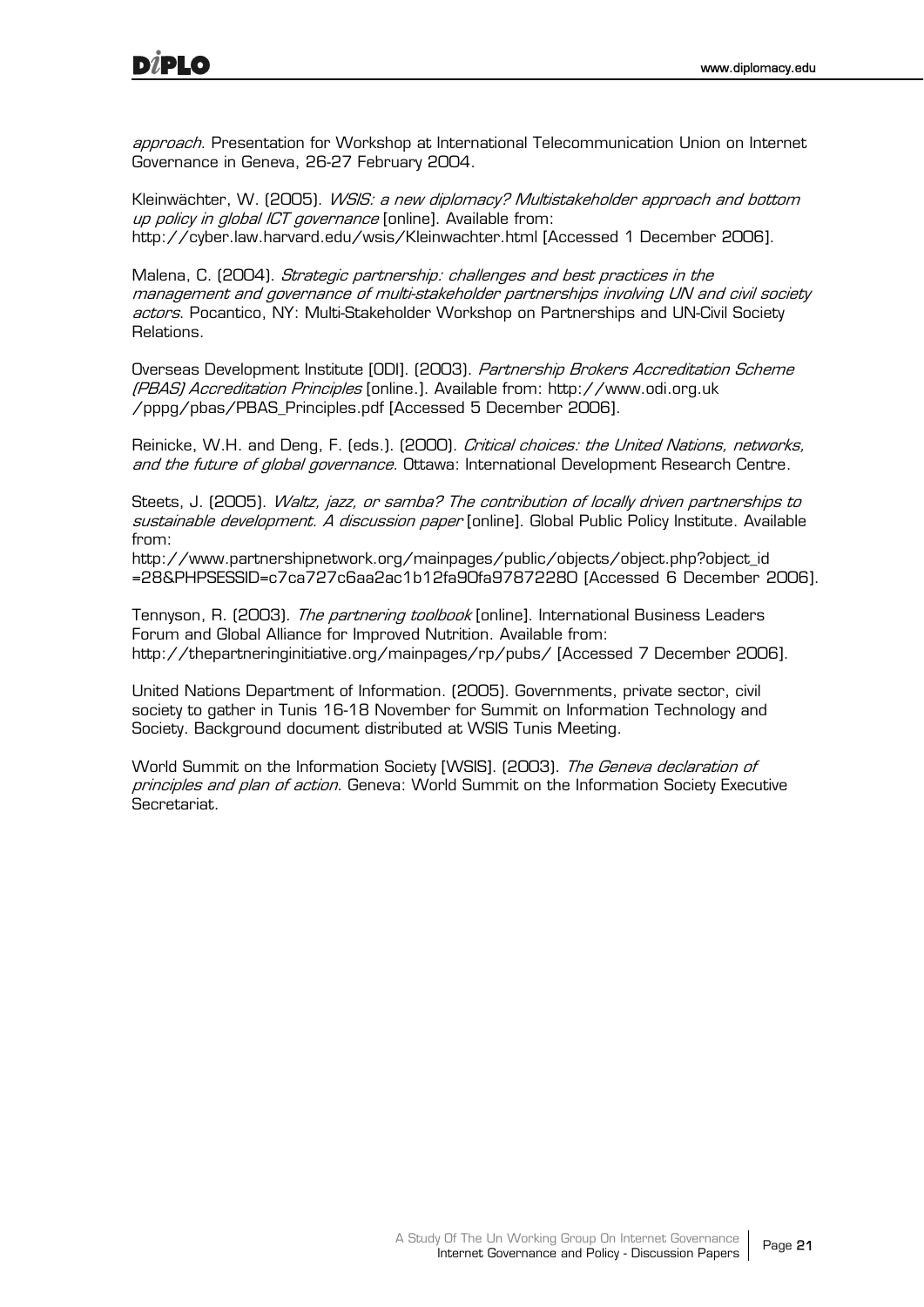## APPENDIX A



#### MULTISTAKEHOLDER PARTNERSHIPS IN ICT4D

#### CASE STUDY: THE WORKING GROUP ON INTERNET GOVERNANCE

#### About the "MSPs in ICT4D" Project

The high importance of multistakeholder partnerships [MSPs] between governments, the private sector, NGOs, and multilateral institutions is usually not reflected in documented examples of truly effective partnership practices. This project seeks to redress this disbalance by undertaking a series of case studies of current practices, which go beyond mere descriptions of activities and outcomes, to look also at the process by which the partnership was established and sustained. Six to ten substantive case studies of results-oriented ICT activities will be undertaken, covering a range of different scales, contexts, and lead agencies. The results of this research project will be presented at WSIS-Tunis (in November 2005].

#### **WGIG Case Study**

One of the case studies will focus on the Working Group on Internet Governance as a unique and innovative exercise in tackling issues of global concern. The lessons learned from the WGIG multistakeholder process and interaction could be a very valuable resource. The case study will particularly emphasise the perspectives of various stakeholders who participated in the WGIG process, including diplomats, business people, academics, and civil society representatives. The case study will seek to identify the potentials and limitations of using a WGIG-style approach in addressing issues of global concern.

#### Methodology

The case study will be based on empirical data gathered via online surveys and interviews. The WGIG Case Study will be coordinated by Patrick P. Kalas, a researcher from the Graduate Institute of International Studies (IUHEI) in Geneva. WGIG members can contribute to the survey via an online form or Word document (to be returned to the following address: jamsp@diplomacy.edu). Surveys should be completed before 31 July 2005.

The interviews, which should take 10-15 minutes, can be arranged either in person (during the forthcoming WGIG meeting in Geneva) or via telephone (during July/August 2005). Please contact Patrick Kalas at igmsp@diplomacy.edu for further details. The information collected via survey and interview will be used for the purposes of this research alone, and full confidentiality will be assured during the entire process.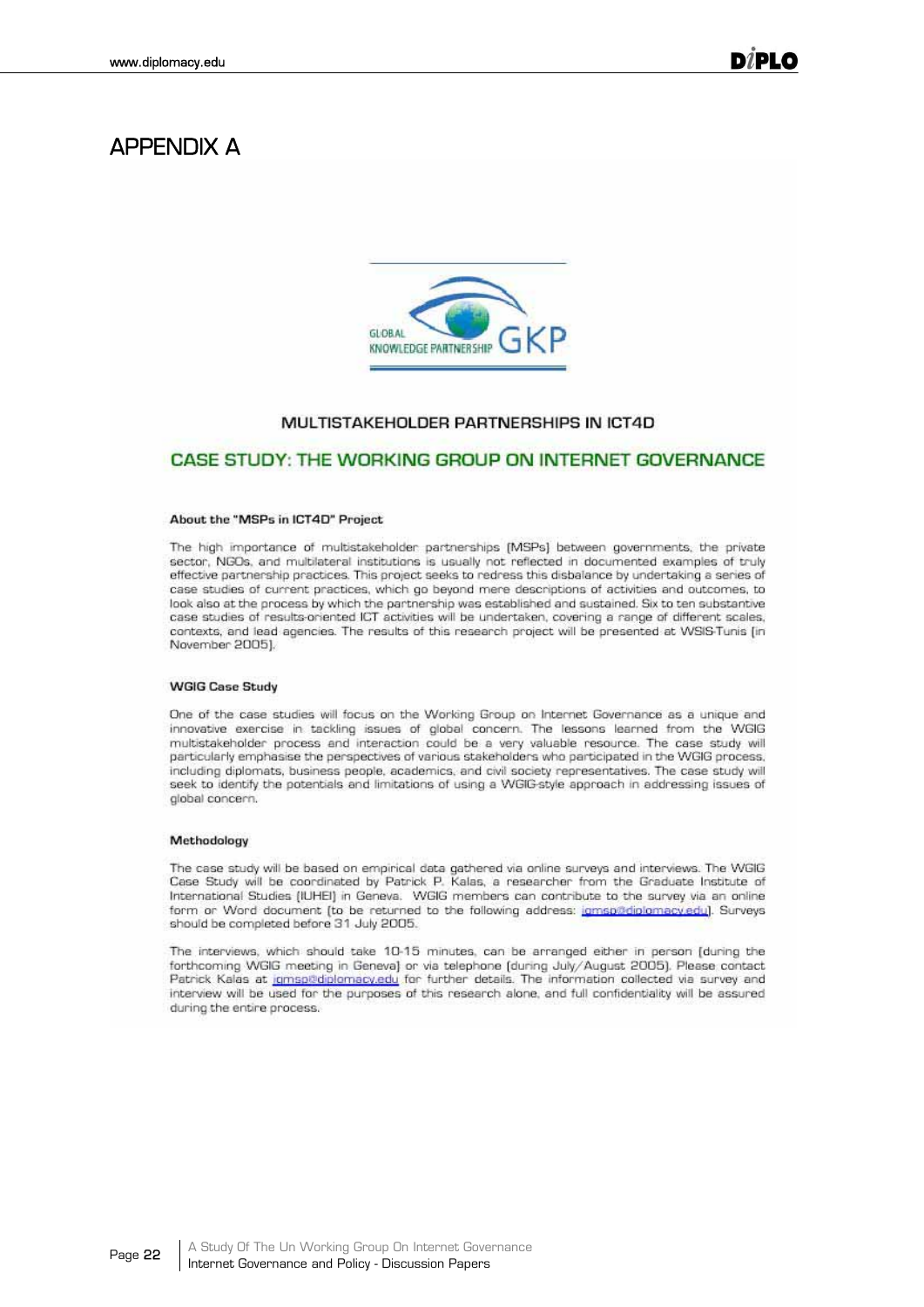## Appendix B Detailed analysis of MSP through evaluating Interviews and Survey:

The survey and interviews were based on the following outline and the results below are presented accordingly.

#### 1. An Analytical Description of the WGIG

- 1.a. History and Context
- 1.b. Goals and Objectives of the WGIG
- 1.c. Internal organization and working of the WGIG in pursuit of the above

#### 1. What type most closely describes your organization?

| - -                                                                                                                                                   |        |  |          |            |  |
|-------------------------------------------------------------------------------------------------------------------------------------------------------|--------|--|----------|------------|--|
|                                                                                                                                                       | Answer |  |          | Percentage |  |
| government                                                                                                                                            |        |  | 12.50%   |            |  |
| civil society                                                                                                                                         |        |  | 37.50%   |            |  |
| international organization                                                                                                                            |        |  | $0.00\%$ |            |  |
| business sector                                                                                                                                       |        |  | 12.50%   |            |  |
| Other                                                                                                                                                 |        |  | 37.50%   |            |  |
| $\mathcal{O}(t)$ , $\mathcal{O}(t)$ , $\mathcal{O}(t)$ , $\mathcal{O}(t)$ , $\mathcal{O}(t)$ , $\mathcal{O}(t)$ , $\mathcal{O}(t)$ , $\mathcal{O}(t)$ |        |  |          |            |  |

Other: independent policy consultant or academic institution

#### 1.1.1 Who were the most influential individuals / institutions in shaping the process of the WGIG?

|               | Answer                        | Percentage |
|---------------|-------------------------------|------------|
|               | governments                   | 14.29%     |
|               | civil society                 | 42.86%     |
|               | international organizations   | 0.00%      |
|               | business sector               | 0.00%      |
|               | Other                         | 42.86%     |
| $\sim$ $\sim$ | $\cdot$ $\cdot$<br>$\epsilon$ |            |

Other: opinions ranged from "hard to tell" to "all contributed"

#### 1.2.1 By whom were the specific objectives and anticipated outcomes of the WGIG process set?

Most frequent answers:

- The WSIS
- WSIS Plan of Action
- WSIS negotiated terms
- By the WSIS-1 negotiators via the Declaration of Principles and Plan of Action

#### 1.2.2 Did you identify (i.e., map) your individual objectives before the outcome of the process?

| <b>Answer</b> | Percentage |
|---------------|------------|
| 'es           | 75.00%     |
| No            | 25.00%     |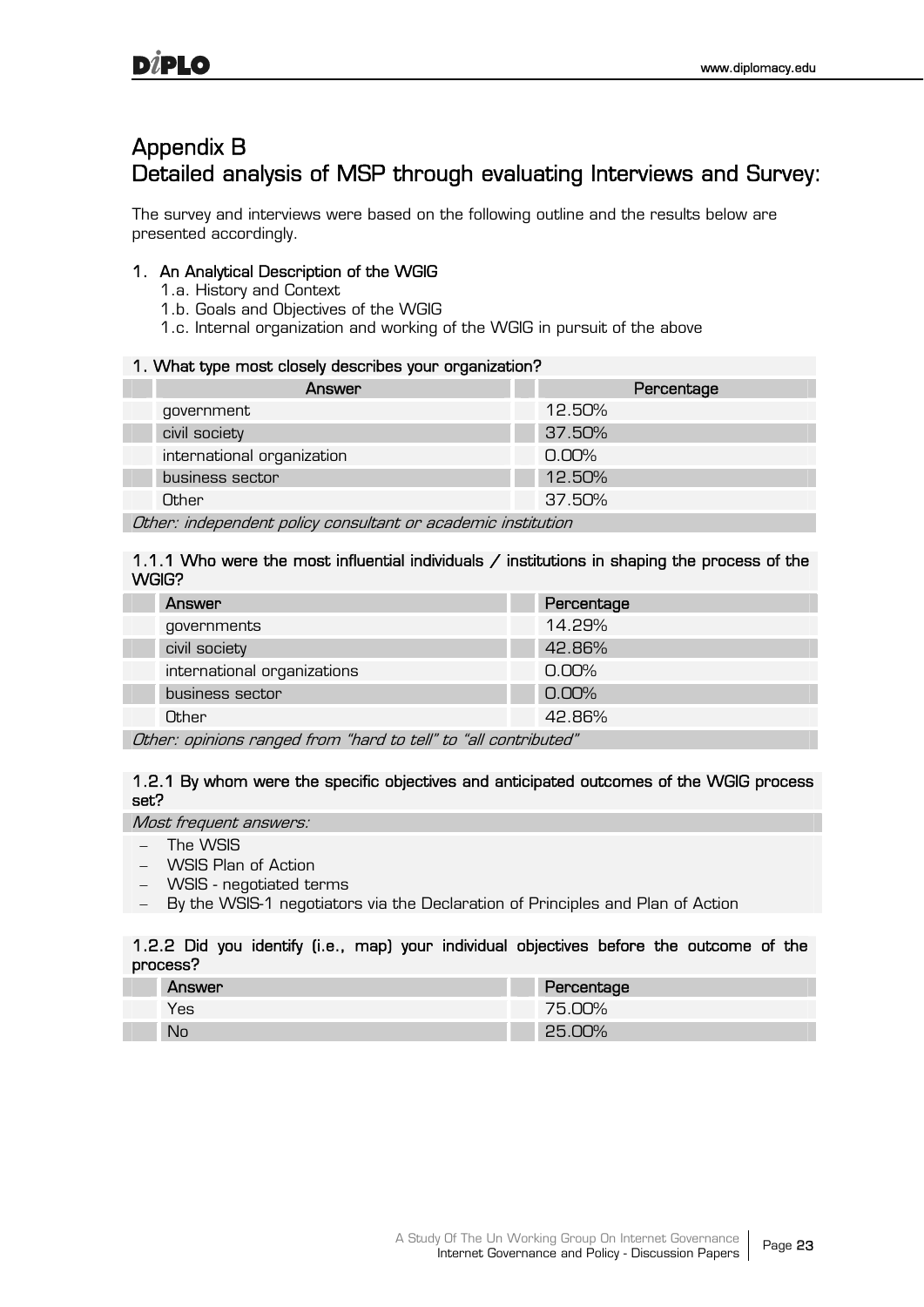#### If yes, what are / were your primary objectives?

Most frequent answers:

- To find a solution that works and find the acceptance of all (or at least the majority of stakeholders)
- Make sure there is need for a global governance mechanism; make sure this mechanism is pluralist, transparent, democratic
- non-disclosure

#### 1.2.3 What were your expectations from the WGIG?

Most frequent answers:

- To agree on something, which we did except in the governance issue. Although during the process I did have some doubts.
- Multi-stakeholder consensus
- non-disclosure
- That it would discharge the mandate given by WSIS-1

#### 1.2.4 Were you clear about the individual organizational objectives of the other WGIG members?

| <b>Answer</b> | Percentage |
|---------------|------------|
| Yes           | 75.00%     |
| No            | 25.00%     |

#### 1.2.5 Were there any objectives and goals identified and agreed upon that went beyond the WGIG mandate as a whole?

| Answer | Percentage |
|--------|------------|
| Yes    | 25.00%     |
| No     | 75.00%     |

#### 1.2.6 Did you identify your negotiation strategy (i.e., how to achieve what through who)?

| Answer | Percentage |
|--------|------------|
| Yes    | 75.00%     |
| No     | 25.00%     |

#### 1.3.1 How are decisions made within the WGIG on a day-to-day basis?

Most frequent answers:

- Mostly collectively -- some procedural decisions taken at the Chair level.
- Discussion, negotiation, arm-twisting, relying on the Secretariat's wisdom, haphazard processes
- On the whole, decisions were made on a consensual basis in a transparent way, both on-line and in the physical meeting

#### 1.3.2 Was there a mechanism to hold members accountable?

| Answer | Percentage   |
|--------|--------------|
| Yes    | 0.00%        |
| No     | DO %<br>1111 |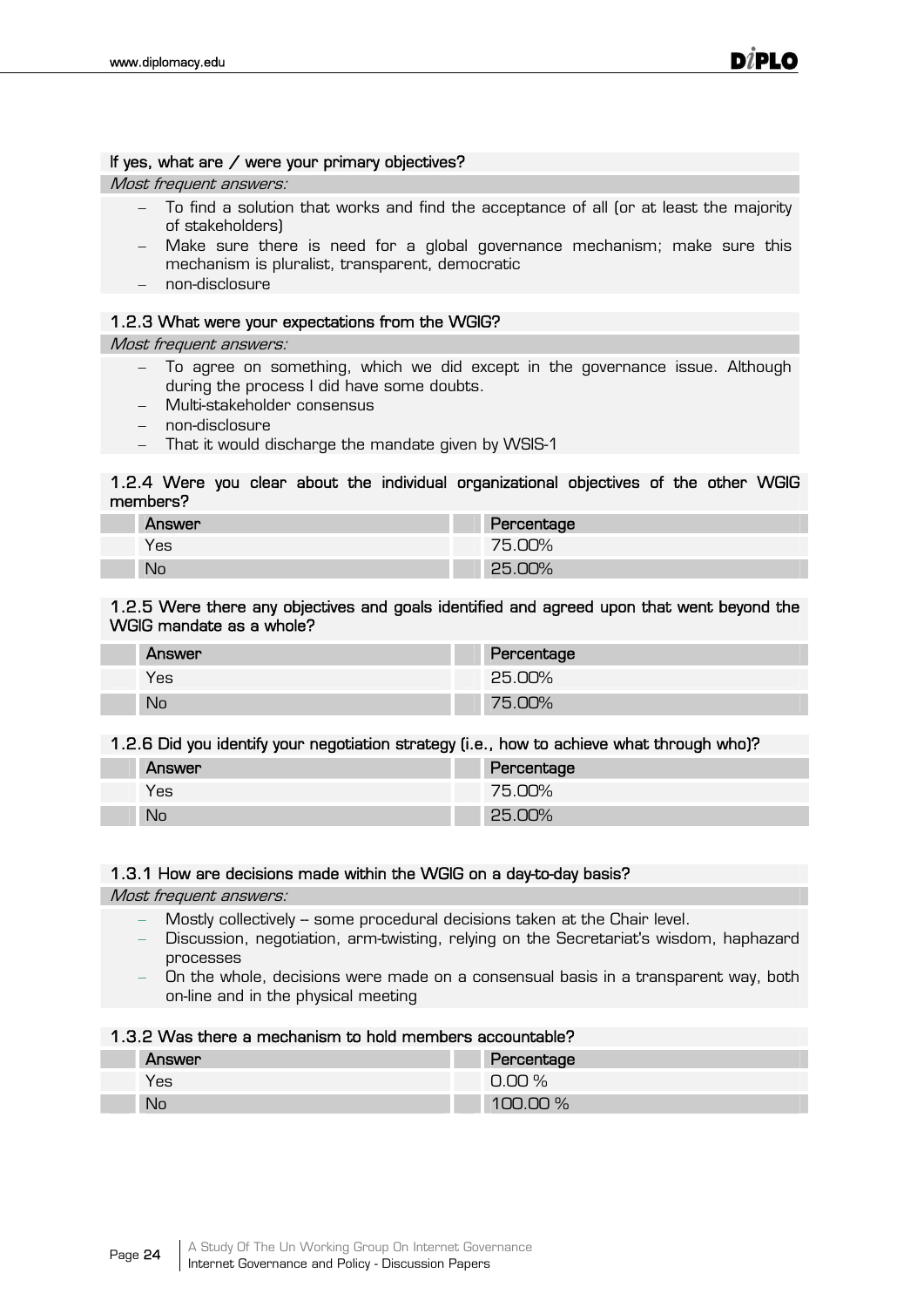#### 1.3.4 What, if any, are the mechanisms for monitoring progress?

Most frequent answers:

- $-$  results
- Division of tasks to produce specific reports with deadlines and review in the face-toface meetings.
- Objectives were set overall and on a meeting-by-meeting basis. The secretariat helped monitor progress and remind members of deadlines.
- Meetings (regular) and regular reports

#### 1.3.5 Was there any formal or informal agreement between the WGIG members? (e.g. Terms of Reference, Letters of Agreement or a less formal arrangement)?

| <b>Answer</b> | Percentage |
|---------------|------------|
| Yes           | 50.00%     |
| No            | 50.00%     |

#### If yes, which one?

Most frequent answers:

- To issue a professional report, that will meet the acceptance of the stakeholders
- Get most of the work done

#### 1.3.6 Describe the process by which these arrangements were negotiated, if appropriate.

Most frequent answers:

- Meetings (closed, open and with observers)
- Informal and haphazard negotiation

#### 1.3.7 Did you notice any 'unanticipated behaviour' of or between the different partners?

| Answer | Percentage |
|--------|------------|
| Yes    | 25.00%     |
| No     | 75.00 %    |

#### If yes, which ones?

Most frequent answers:

The Internet community was underestimated by government representatives.

#### 1.3.8 How significant was the role of the Secretariat in steering / leading / facilitating the MSP process?

| Answer        | Percentage  |
|---------------|-------------|
| High          | 100.00 $\%$ |
| <b>Medium</b> | $00.00\%$   |
| Low           | $00.00\,\%$ |

#### 1.3.9 What were major weaknesses of the Secretariat in steering / leading / facilitating the MSP process?

Most frequent answers:

- The handling of interventions by observers from some UN agencies, in particular the ITU.
- Too much belief in one characteristic of foreseen outcome.
- No major weaknesses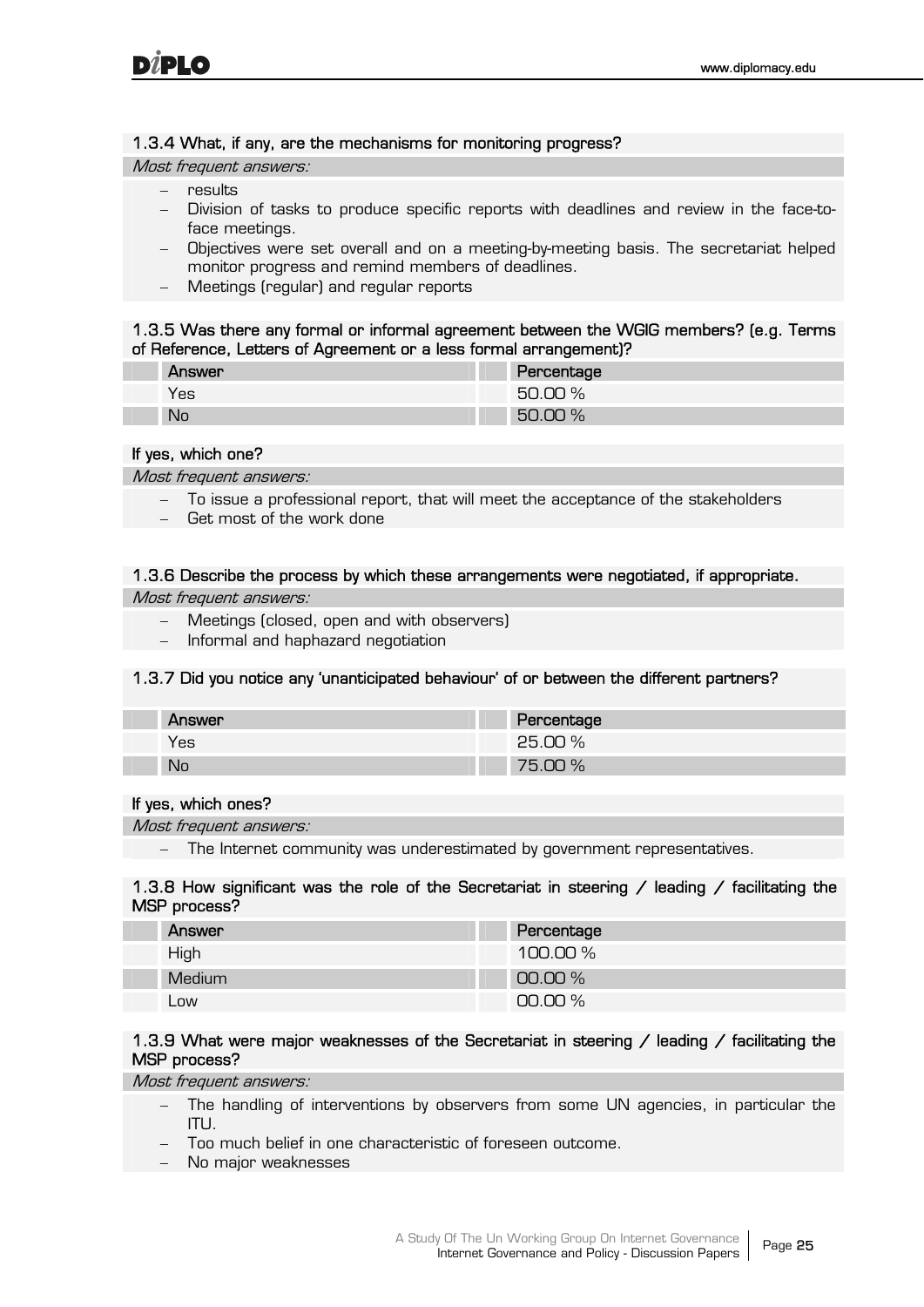I

Г

| 1.3.10 Were there any disputes among the stakeholders? |
|--------------------------------------------------------|
|--------------------------------------------------------|

| Answer | Percentage |
|--------|------------|
| Yes    | 100.00%    |
| No     | $00.00\%$  |

#### 1.3.11 If yes, what was the cause for these disagreements?

Most frequent answers:

- Some points to Governance, like the logical internet infrastructures
- Basically on the relative role of governments and civil society organizations in a global governance organization.
- Fundamental conceptual disagreement; profound ignorance on the side of some governmental representatives, and their profound disrespect for the complexities of the Internet.
- There were differences arising from the differing interests/points of view of different stakeholders. However, these differences were well managed through the process of dialogue, and did not cause major disruptions to the work of the group
- Different view points; disagreements on constituencies

#### 1.3.12 If yes, how were disputes resolved?

Most frequent answers:

- Mostly by consensus or by keeping the divergences explicit in the reports.
- Some by negotiation. Other, very fundamental, by agreeing to present separately four "models" of future evolution which are essentially four minority reports with no consensus of the whole group.
- Mainly through dialogue, with the intervention of the chair only if necessary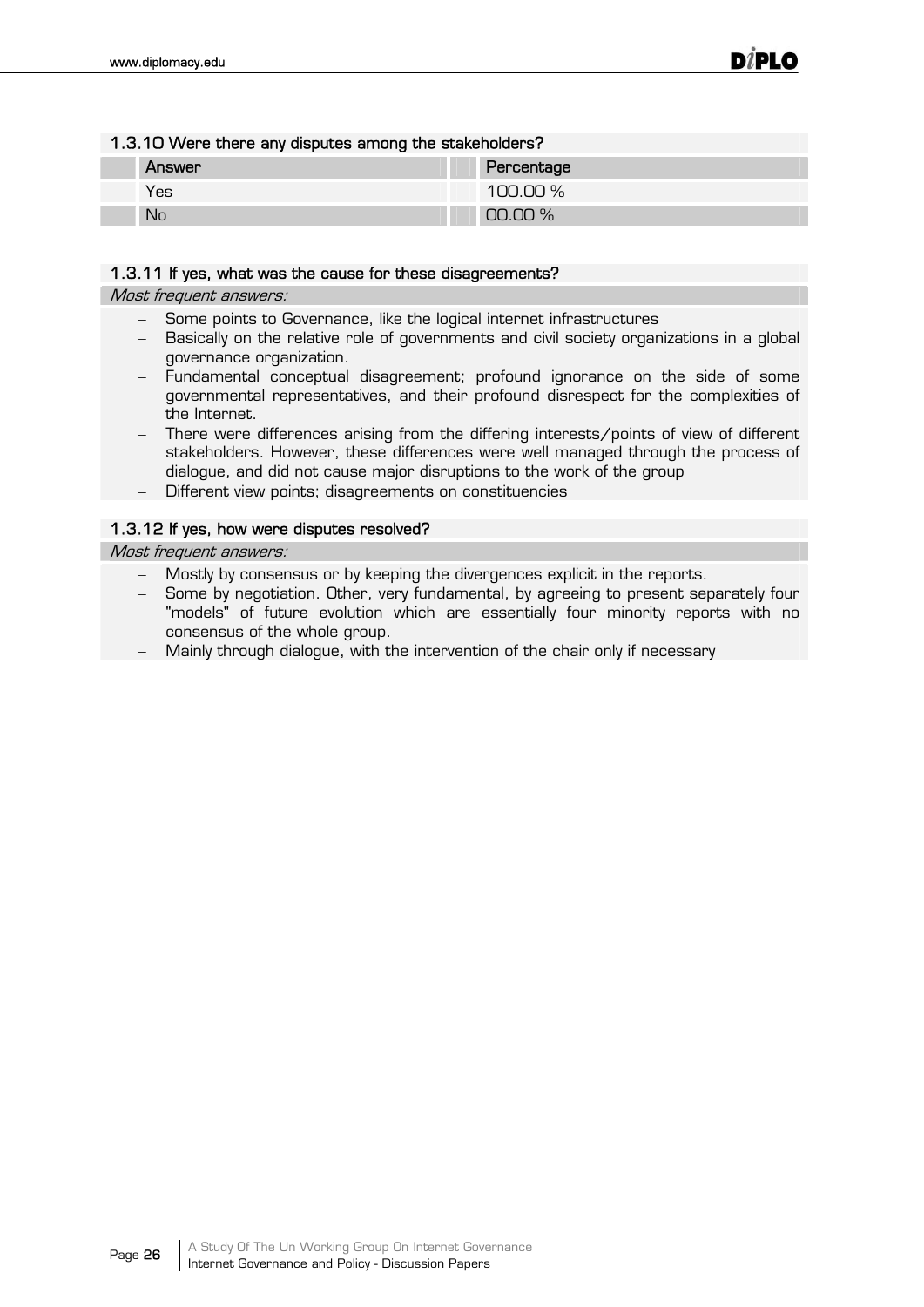#### 2. The Partners and their Contributions

2.a. Motivations and perceptions

2.b. Roles, resources and contributions

#### .1.1 What was your motivation to get involved in the WGIG?

#### Most frequent answers:

- Helping to find a common ground and learning.
- $-$  I was invited, did not take any personal initiative to get involved. I saw it as an obligation as part of the mission of my organization.
- Interest in doing something positive for the Internet. Knowing the process directly and being therefore able to understand it better and process its results further.
- Interest in the topic of Internet governance arising from previous work in the field

#### 2.1.2 Does the participation in the WGIG fit into your broader framework of activities?

| Answer    | Percentage |
|-----------|------------|
| Yes       | 100.00%    |
| <b>No</b> | $00.00\%$  |

#### 2.1.3 What are  $\ell$  were the principal obstacles (and  $\ell$  or risks) for participating in the WGIG?

Most frequent answers:

- Affecting my work (time needed)
- Intensity of work required, considering most of us were volunteers in that specific job.
- Uneven level of interest on the Internet. Uneven level of interest and ability to participate in online discussion.
- Travel, to some extent in conflict with regular job.
- As an independent consultant, I decided to fund my participation and to take the risk that the cost would yield commensurate benefits.
- Logistics of attending

#### 2.1.4 How were these obstacles addressed within the WGIG and by your organization individually?

Most frequent answers:

- WGIG: Work on specific issues
- Organization: Delegating some of my work to colleagues
- Trying to divide tasks, keep focus.
- Unevenly. WGIG discussion list provided digest format for email-disadvantaged members. Secretariat did great work in keeping people abreast of development. My organization: increased number of working hours.
- It was a business decision
- Funding was made available

#### 2.1.5 Did you anticipate the costs / risks and the benefits of the partnership?

| <b>Answer</b> | Percentage   |
|---------------|--------------|
| res/          | $100.00\,\%$ |
| <b>No</b>     | $00.00\%$    |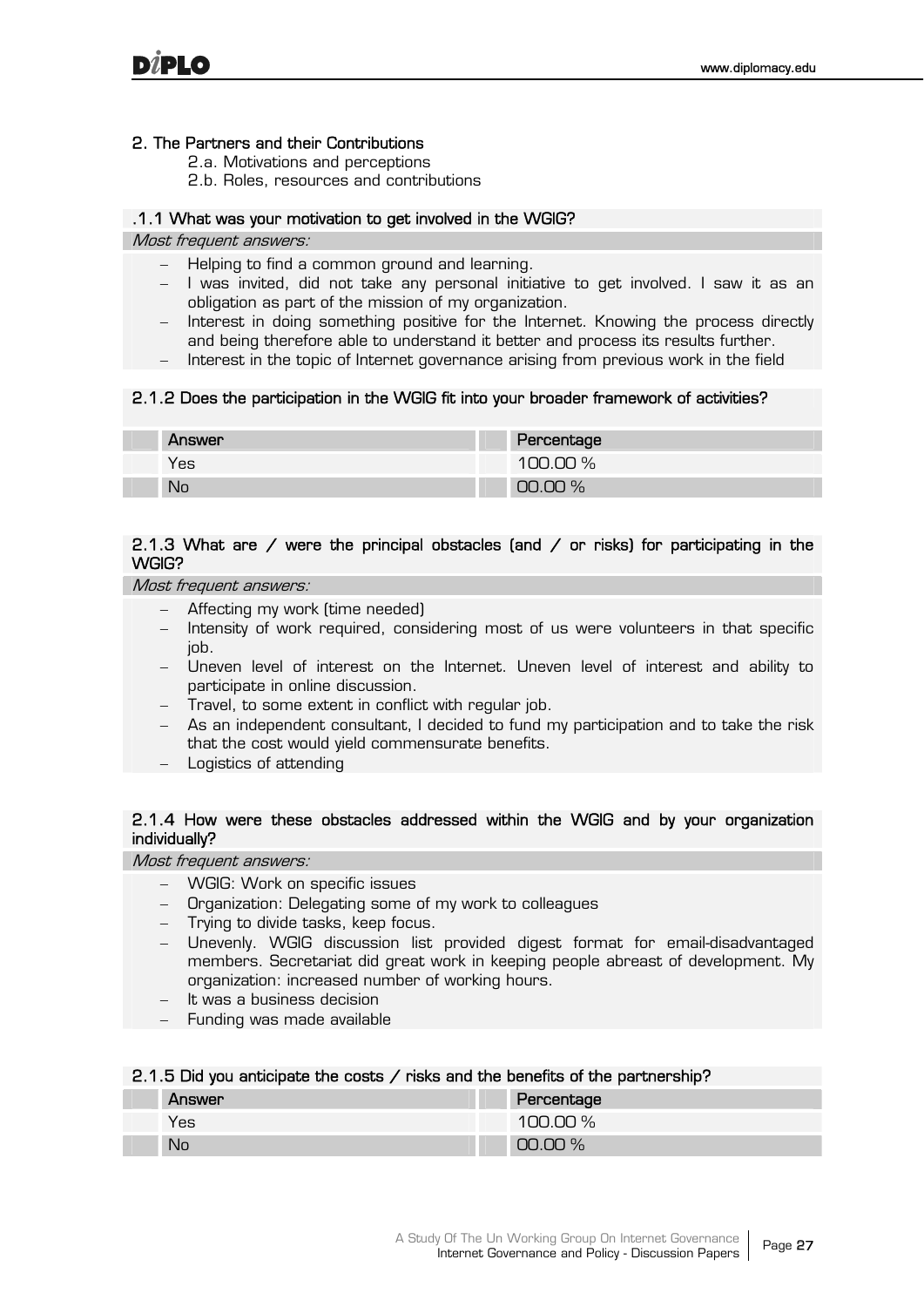#### 2.2.1 What was your most critical contribution to the WGIG process to date?

| Answer                       | Percentage |
|------------------------------|------------|
| <b>Funds</b>                 | $0.00\%$   |
| Time                         | 42.86%     |
| <b>Skills</b>                | 42.86%     |
| <b>Contacts and Networks</b> | 14.29%     |
| Other                        | $0.00\%$   |

#### 2.2.2 How influential do you think your organization was in the WGIG?

| <b>Answer</b> | Percentage |
|---------------|------------|
| High          | 50.00%     |
| <b>Medium</b> | 50.00%     |
| Low           | $0.00\%$   |

#### 2.2.3 What was missing in the WGIG process?

#### Most frequent answers:

- Hard to say (might be unfair) since this was a first experiment of a pluralist group of experts with this kind of mandate. However, we should have more time and resources.
- Time and expertise.
- Time to interact with other experts. Our "free time" was devoted to public consultations that yielded very little new or useful information
- African ISPs not represented

#### 2.2.4 Could other specific actors have added value to the decision-making process?

| Answer | Percentage |
|--------|------------|
| Yes    | 100.00%    |
| No     | 00.00%     |

#### If yes, what value and did any of the existing stakeholders got in the way?

Most frequent answers:

- Information, no one got in the way
- Due to the diversity and complexity of themes, the WGIG could have resorted to subgroups of experts. But this would require much more time and resources.
- More involvement of technical community and expertise should have been planned in advance.
- Additional expertise in areas where we were weak (e.g. cluster 3 and 4 issues). None of the existing stakeholders got in the way

#### 2.2.5 Do you think that you had the capacity (knowledge of process, time, finances) to meet your commitment related to the participation in the WGIG?

| Answer | Percentage |
|--------|------------|
| Yes    | 75.00%     |
| No     | 25.00%     |

#### If no, what would have increased the capacity?

Most frequent answers:

More time available, considering the full-time job and WGIG took a lot of time.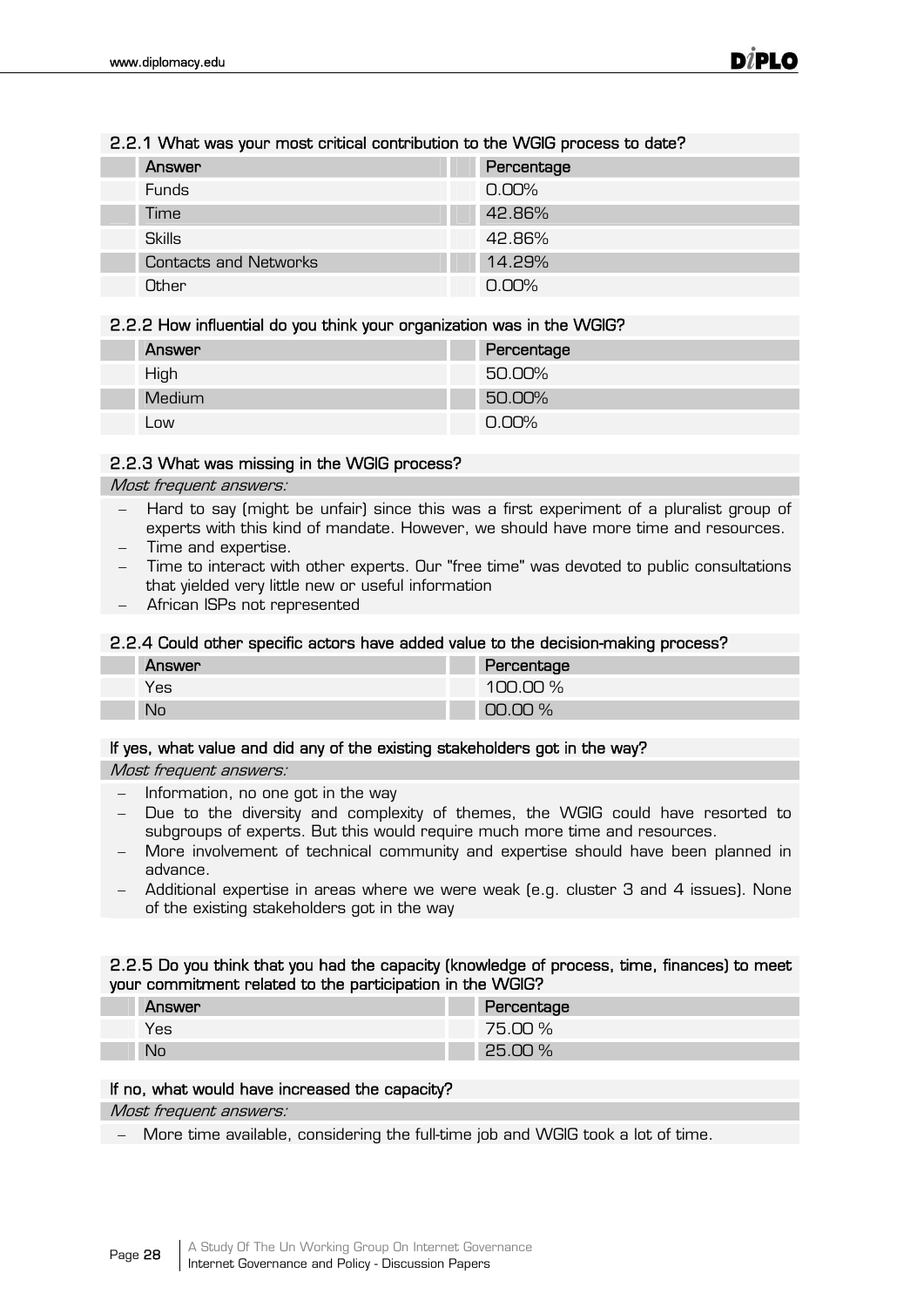2.2.6 Were there any formal steps by the WGIG to build the capacity (knowledge of process, time, finances) of all actors?

| Answer | Percentage |
|--------|------------|
| 'es    | 25.00%     |
| No     | 75.00 %    |

#### If yes, which ones?

Most frequent answers:

- Publication of background papers helped build capacity
- Presentations by ITU

#### 3. Partnership Outcomes and Lessons

#### 3.1.1 Do you think the WGIG has achieved what it was set out to do?

| Answer    | Percentage     |
|-----------|----------------|
| res       | 100.00%        |
| <b>No</b> | $00\%$<br>TIO. |

#### 3.1.2 Did the WGIG process have an effect beyond its immediate stakeholders?

| Answer | Percentage |
|--------|------------|
| Yes    | 100.00%    |
| No     | $00.00\%$  |

#### If yes, in what way?

Most frequent answers:

- We tackled the development of the Internet, and technical discoveries yet to come
- Extended the discussion of global IG far beyond the small groups of experts or concerned organizations.
- For a few people, increased awareness of serious difficulties. Knowledge of some processes.
- It helped raise awareness and built capacity

3.1.4 In what ways did your objectives and contributions affect the outcome of the WGIG? Most frequent answers:

- Contributing to consensus proposals from civil society members of the WGIG.
- Better-informed contents (though still insufficiently accurate and true to fact), some influence on sense of priority (but again not enough).
- Helping to frame the discussion and organize information in a way that facilitated the development of recommendations

#### 3.1.5 Has the effect of the WGIG added-value to your organization?

| Answer | . .<br>Percentage |
|--------|-------------------|
| Yes    | 100.00%           |
| No     | $00.00\%$         |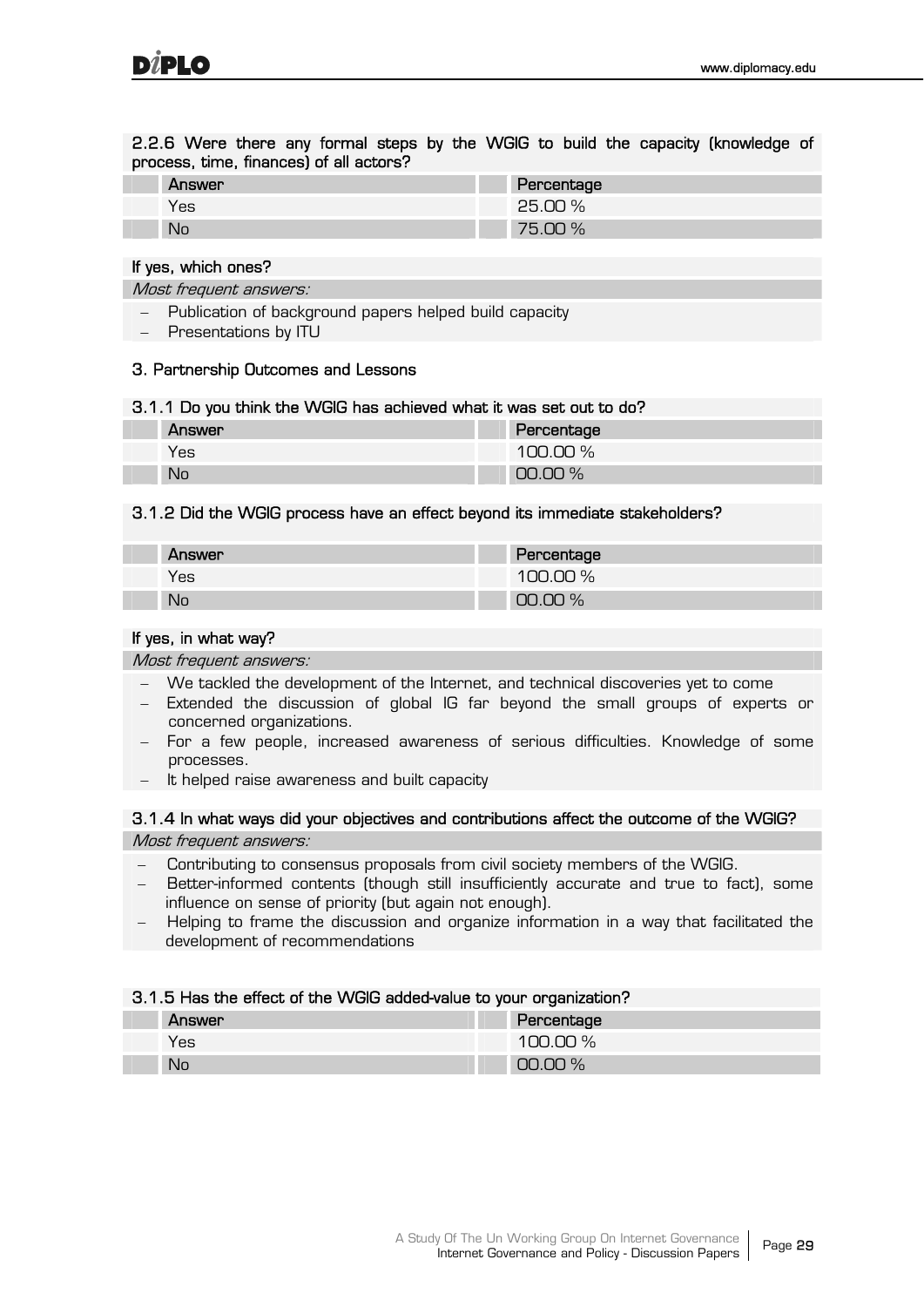#### If yes, in what capacity?

Most frequent answers:

- Knowledge
- Far more knowledge of the possibilities and implications of global IG
- Public recognition. Transmission of knowledge, which will continue for some time yet.
- Raised visibility and profile of own organization

#### 3.1.7 Would you think that the overall benefits of the WGIG outweighed its costs?

| <b>Answer</b> | Percentage |
|---------------|------------|
| Yes           | 100.00%    |
| No            | $00.00\%$  |

#### 3.1.8 Can you think of alternatives processes to achieve the objectives set out by the WSIS without engaging in this broad, multistakeholder forum such as the WGIG?

| Answer | Percentage |
|--------|------------|
| 'es    | 50.00 %    |
| No     | 50.00 %    |

#### If yes, which ones?

Most frequent answers:

- Delegate it to good consulting firm
- Processes which are more issue-specific, and far more inclusive and better informed from the start.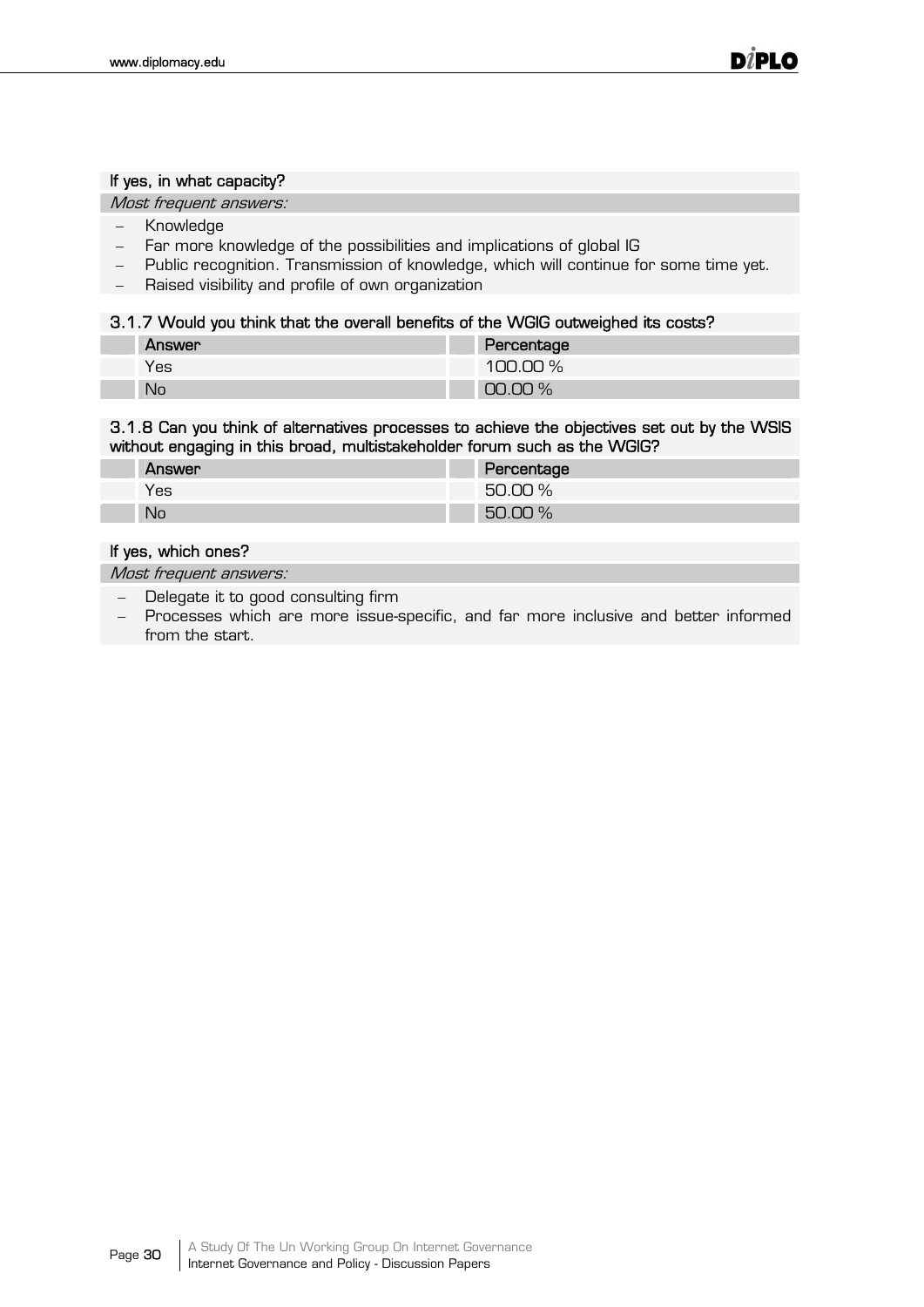#### 4. Summary and Main Conclusions

4.1.1 Are there some general lessons from the WGIG that can be used for other international agenda/setting activities of this type?

| <b>Answer</b> | Percentage |
|---------------|------------|
| Yes           | $00.00\%$  |
| No            | 50.OO !    |

#### If yes, please elaborate:

Most frequent answers:

- Multistakeholder cooperation
- The attempt to work effectively in a pluralist environment.
- Need for informed, knowledge-based debate. More time. Structured inclusion of all stakeholders. Fit of form to function.
- There are a number of useful lessons for designing multi-stakeholder "policy exploration" activities, such as the importance of an open, bottom-up approach, transparency both on-line and in physical meetings, as well as the need for strong leadership and excellent support

#### 4.1.2 What are the vital factors that have contributed to the WGIG success?

#### Most frequent answers:

- Cooperation, and knowledge exchange between members and other stakeholders
- Pluralist; Relative autonomy of many participants (not bound to a government agenda);
- Good, proactive facilitation
- Good will. The expertise that was available. Openness to learning from others, as there was. Hard-working members. Well-led secretariat which worked hard and had excellent, also hard-working staff.
- Strong leadership
- Excellent support from the secretariat
- The right mix of people, in terms of skills and personalities
- Complete transparency
- The bottom-up, inclusive approach to issue identification
- Working within the WSIS framework and being realistic about what could be achieved

#### 4.1.3 What are the vital factors that have impeded the WGIG process?

Most frequent answers:

- The WGIG managed to conclude its process reasonably well. I do not think there were factors which managed to impede the process.
- The knowledge that was missing. The ICANN-centred agenda which lost sense of priority for much larger issues. Insufficient planned contact with technical community of the Internet. Political dogmas.
- The lack of time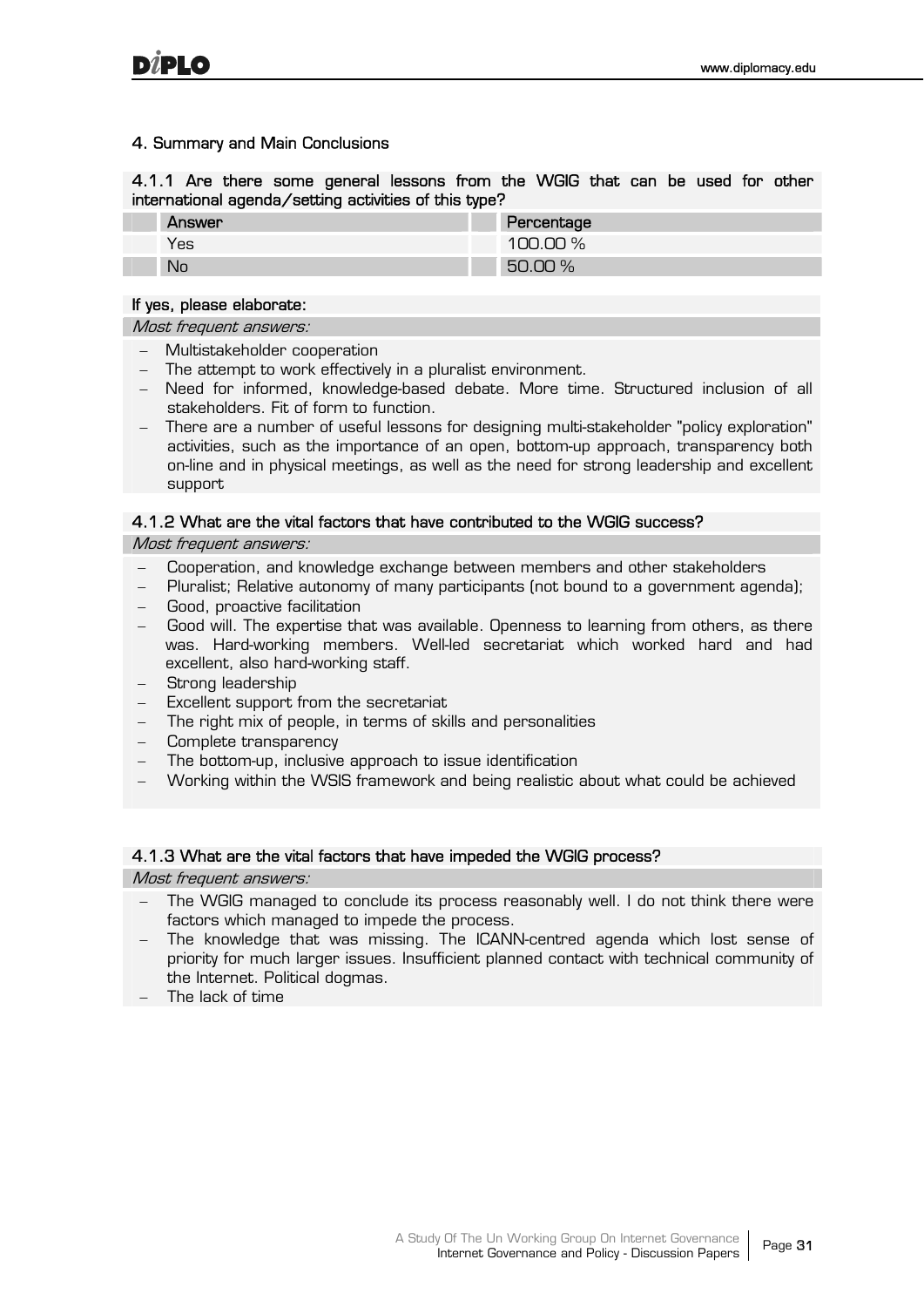#### 4.1.4 In your opinion, what are the major innovations of this forum compared to other international agenda-setting mechanisms?

Most frequent answers:

- Cooperation between different stakeholders
- the idea of a pluralist group of experts with ample participation and relative autonomy.
- Inclusion of multiple stakeholders in a rather "flat" hierarchy. Introduction of working methods of Internet community such as online collaboration, on-site and online transcriptions, web casts, etc.
- Setting a vital element of the agenda for WSIS-2 through the WGIG process is the major innovation

#### 4.1.5 What recommendations would you make for the next stage of the work on issues concerning Internet Governance?

Most frequent answers:

- Permanent forum
- WGIG members should get involved in the corresponding subcommittee formulating proposals for the WSIS preparatory process.
- Focus on the larger issues, stop fretting about the DNS, trust citizens, academic community, technical community, abandon top-down thinking.
- To establish the forum function as recommended by WGIG so that the talk can continue

#### 4.1.7 How would you rate the inclusion of non-state-actors (e.g. private sector, academia, NGOs, Civil Society Organizations) in terms of their contribution to the WGIG process?

| Answer            | Percentage |
|-------------------|------------|
| Very Constructive | 100,00%    |
| Constructive      | $0.00\%$   |
| Neutral           | $0.00\%$   |
| Destructive       | 0.00%      |
| Very Destructive  | 0.00%      |

#### 5. Multi-stakeholder Diplomacy) and the use of ICT in professional communication

- 5.a. Modes of Communication
- 5.b. Universal access to information and knowledge as global public good

#### 4.1.8 What was the style of communication?

| Answer                             | Percentage |
|------------------------------------|------------|
| formal (i.e., diplomatic protocol) | $0.00\%$   |
| informal (i.e., working level)     | $100.00\%$ |

#### 5.1.1 Were you aware of differences in professional cultures (i.e., styles of communication, decision-making etc) between the different stakeholders (i.e., government, IOs, NGOs, CSO, private sector)?

| Answer | Percentage |
|--------|------------|
| Yes    | 75.00%     |
| No     | $25.00\%$  |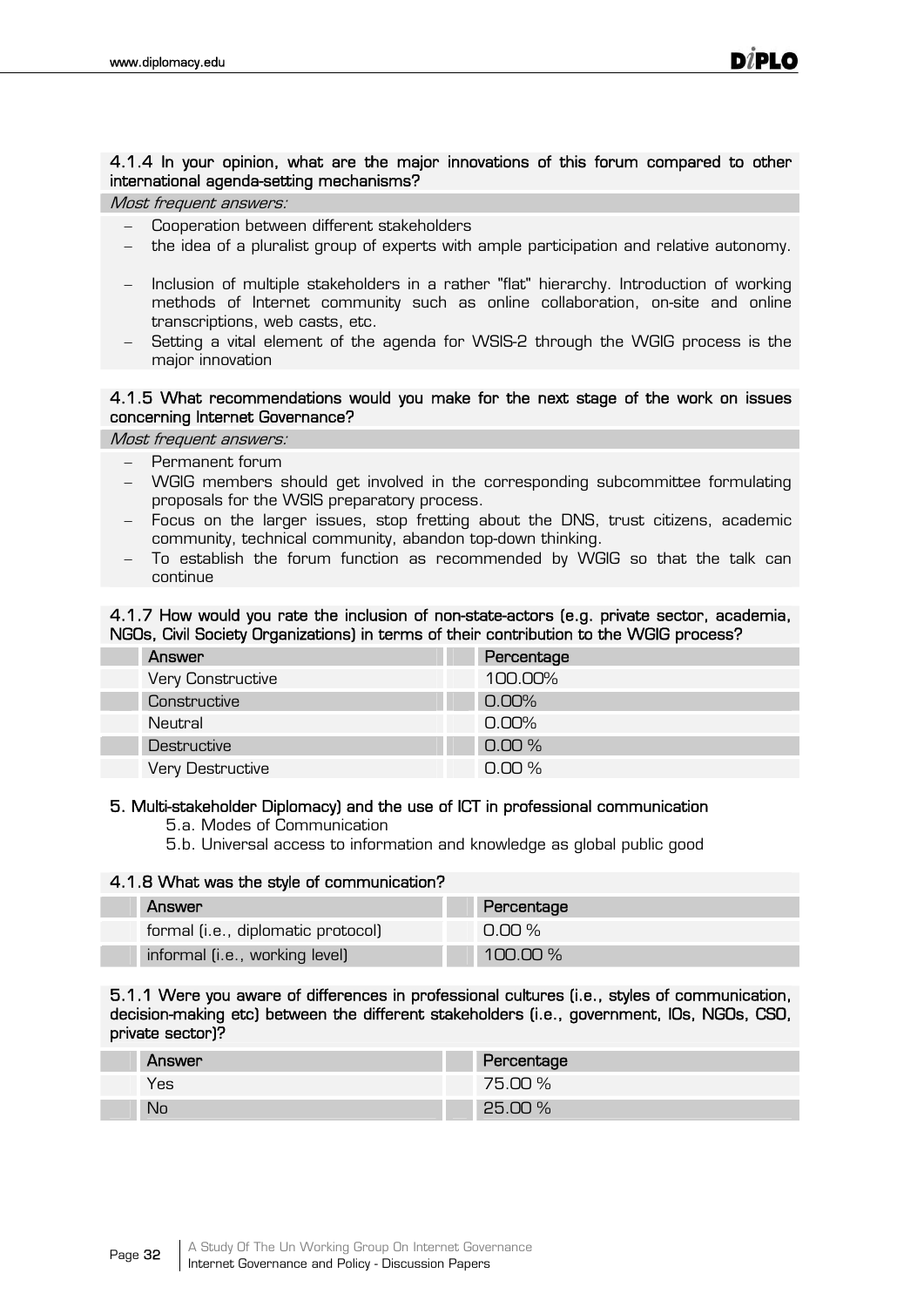#### If yes, which ones?

Most frequent answers:

- In general derived from the autonomy regarding their institutions of origin
- Weltanschauung; governmental top-down thinking, legal sources of legitimacy, arguments of legality and legitimacy used as pretexts, doublespeak.
- Although they have different objectives, both civil society and business stakeholders appeared to be more accountable to their constituencies than government and IO stakeholders
- Governments very formal

#### 5.1.2 Did you find the 'Modes of Communication' (i.e., style of communication) effective to further the overall mandate of the WGIG?

| Answer | Percentage |
|--------|------------|
| Yes    | 100.00%    |
| No     | 0.00%      |

#### To further your individual organizational objective?

| Answer | . . | Percentage            |
|--------|-----|-----------------------|
| Yes    |     | 100.00%               |
| No     |     | $\frac{1}{2}$<br>0.00 |

#### 5.1.3 How would you rate your "learning" from the different professional cultures of various stakeholders?

| Answer    | Percentage |
|-----------|------------|
| Very High | 25.00%     |
| High      | 75.00%     |
| Neutral   | $0.00\%$   |
| Low       | 0.00%      |
| Very Low  | 0.00%      |

#### 5.1.4 Would you agree that there was a 'competence gap' among actors in understanding the different professional cultures of various stakeholders?

| Answer                   | Percentage |
|--------------------------|------------|
| <b>Strongly Agree</b>    | 25,00%     |
| Agree                    | 0.00%      |
| Neutral                  | 50.00%     |
| <b>Disagree</b>          | 25.00 %    |
| <b>Strongly Disagree</b> | 0.00%      |

#### 5.1.5 Were there any means introduced to the WGIG process to bridge these gaps?

| Answer | Percentage        |
|--------|-------------------|
| Yes    | 25.00 %           |
| No     | $\Omega$<br>75.00 |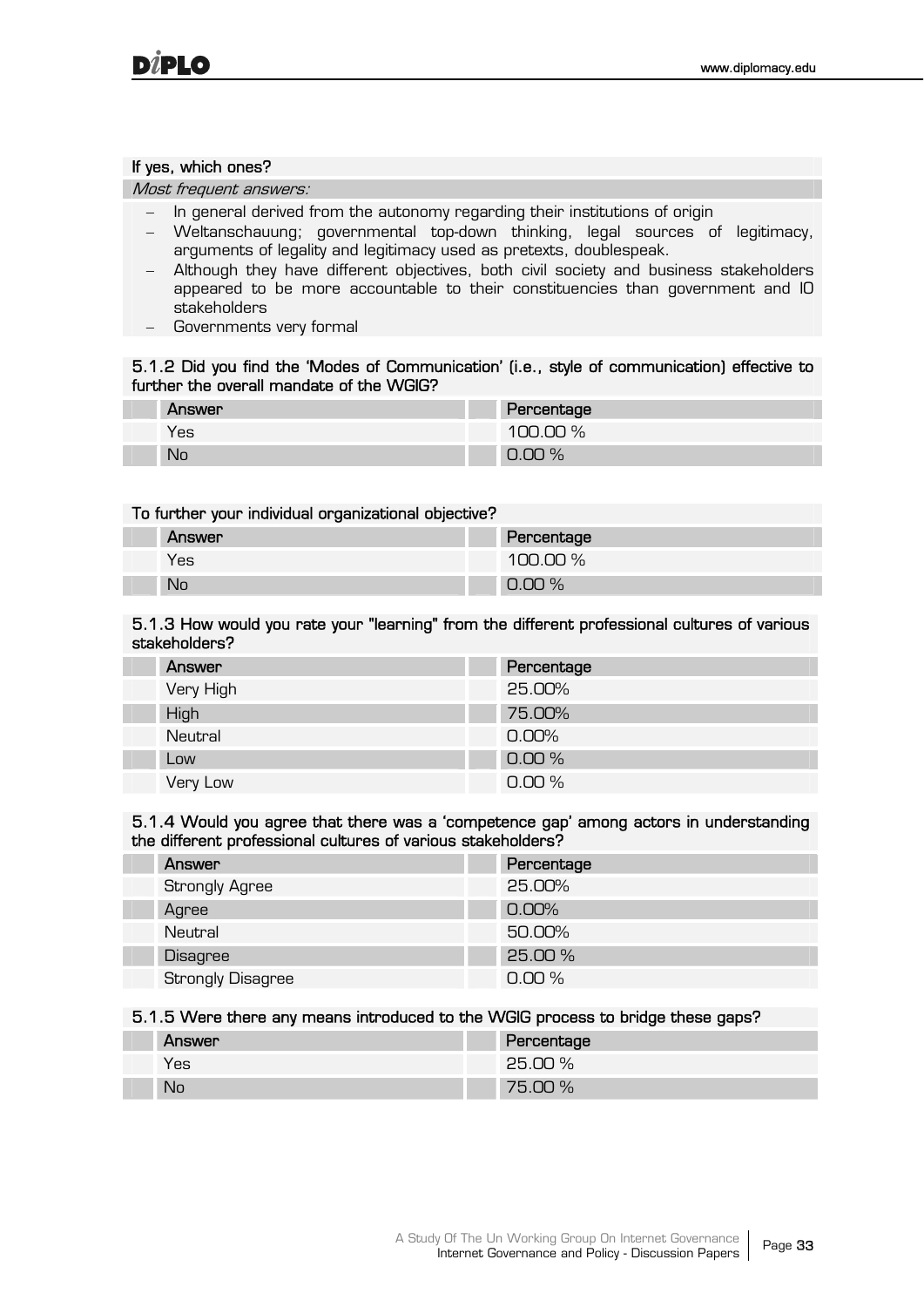#### If YES, which ones and if NO, what means would you suggest to bridge these professionalculture differences?

Most frequent answers:

- Some group-building activities and some competence-induction activities could have been useful. The discussion was led in a way to bridge the gaps; I'm answering "no" only because no formal mechanisms or group dynamics were made available.
- The process of dialogue and working together on common outputs helped bridge these cultural differences

#### 5.1.6 Do you think that it would be useful to facilitate training (i.e., capacity building) for the various stakeholders to address this lack of understanding of the professional cultures?

| Answer                   | Percentage |
|--------------------------|------------|
| <b>Strongly Agree</b>    | $0.00\%$   |
| Agree                    | 75.00%     |
| Neutral                  | $0.00\%$   |
| <b>Disagree</b>          | 25,00 %    |
| <b>Strongly Disagree</b> | $0.00\%$   |

#### 5.1.7 How important do you consider the role of the centralized facilitator (i.e., Secretariat) to bridge these professional-culture differences?

| Answer | Percentage |
|--------|------------|
| High   | 75.00 %    |
| Medium | $00.00\%$  |
| Low    | 25.00%     |

#### If yes, what?

Most frequent answers:

- Translation among cultures was very effective in WGIG.
- While a lot can be done at the horizontal level to build mutual understanding through dialogue, it can be a time-consuming process. In a time-constrained and politicallycharged environment of the kind WGIG operated in, it proved very useful for the secretariat to intervene at strategic points to bring discussion to a close

#### 5.1.8 How do you view a combined communication style (i.e., electronic and face-to-face)?

| Answer | Percentage |
|--------|------------|
| High   | 75.00%     |
| Medium | $25.00\%$  |
| Low    | $0.00\%$   |

#### 5.1.9 What was the more efficient mode of operation in terms of drafting and producing final result?

| Answer              | Percentage |
|---------------------|------------|
| Electronic / Online | 50.00 %    |
| Face-to-Face        | $50.00\%$  |

#### 5.1.10 What was the better medium of communication for confidence building among stakeholders?

| Answer              | Percentage |
|---------------------|------------|
| Electronic / Online | -25.00 %   |
| Face-to-Face        | 75.00 %    |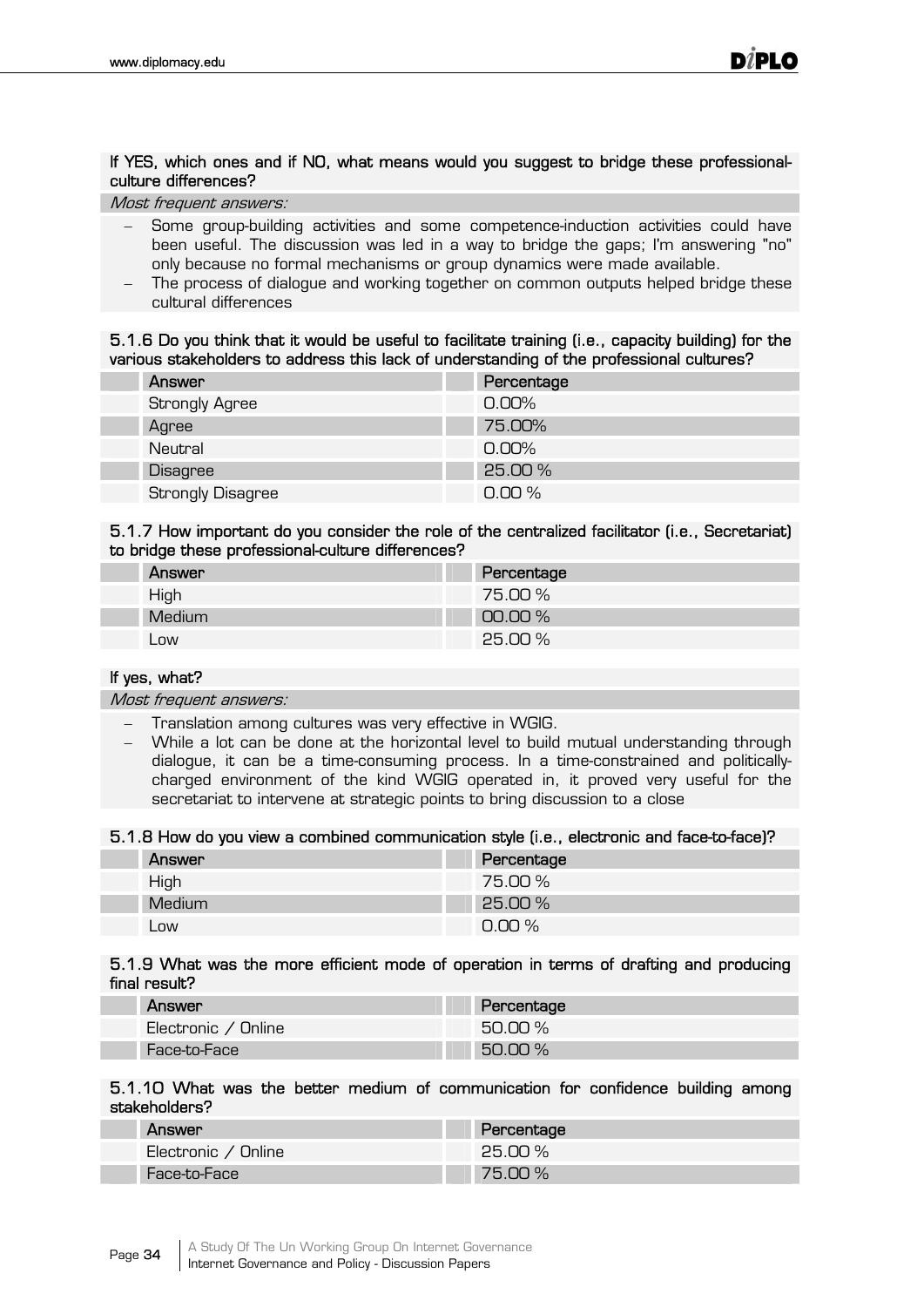#### 5.1.11 What was the better medium of communication for confidence building among-

| Governments? |              |            |
|--------------|--------------|------------|
|              | Answer       | Percentage |
|              | Face-to-Face | 75.00 %    |
|              | Online       | $00.00\%$  |
|              | Combination  | 25.00 %    |
|              |              |            |

| Civil Society? |              |             |
|----------------|--------------|-------------|
|                | Answer       | Percentage  |
|                | Face-to-Face | $0.00\%$    |
|                | Online       | $0.00\%$    |
|                | Combination  | 100.00 $\%$ |

| <b>Business Sector?</b> |            |  |
|-------------------------|------------|--|
| Answer                  | Percentage |  |
| Face-to-Face            | $0.00\%$   |  |
| Online                  | $0.00\%$   |  |
| Combination             | $100.00\%$ |  |

#### 5.1.12 In your opinion, which medium was more precise in terms of communication?

| Governments? |               |                |
|--------------|---------------|----------------|
|              | <b>Answer</b> | Percentage     |
|              | Face-to-Face  | 75.OO %        |
|              | <b>Online</b> | <b>25.00 %</b> |

#### Civil Society?

| Answer        | Percentage |
|---------------|------------|
| Face-to-Face  | 25.00 %    |
| <b>Jnline</b> | 75.00 %    |

#### Business Sector?

| Answer       | Percentage |
|--------------|------------|
| Face-to-Face | 25.00 %    |
| Jnline       | 75.00 %    |

#### 5.1.12 Did more misunderstandings occur during the face-to-face or online phase?

| Answer       | Percentage |
|--------------|------------|
| Face-to-Face | -25.00 %   |
| Online       | 75.00 %    |

#### 5.1.13 What was the better medium for communication for overcoming disputes?

| Answer       | Percentage |
|--------------|------------|
| Face-to-Face | 75.00 %    |
|              | 25.00%     |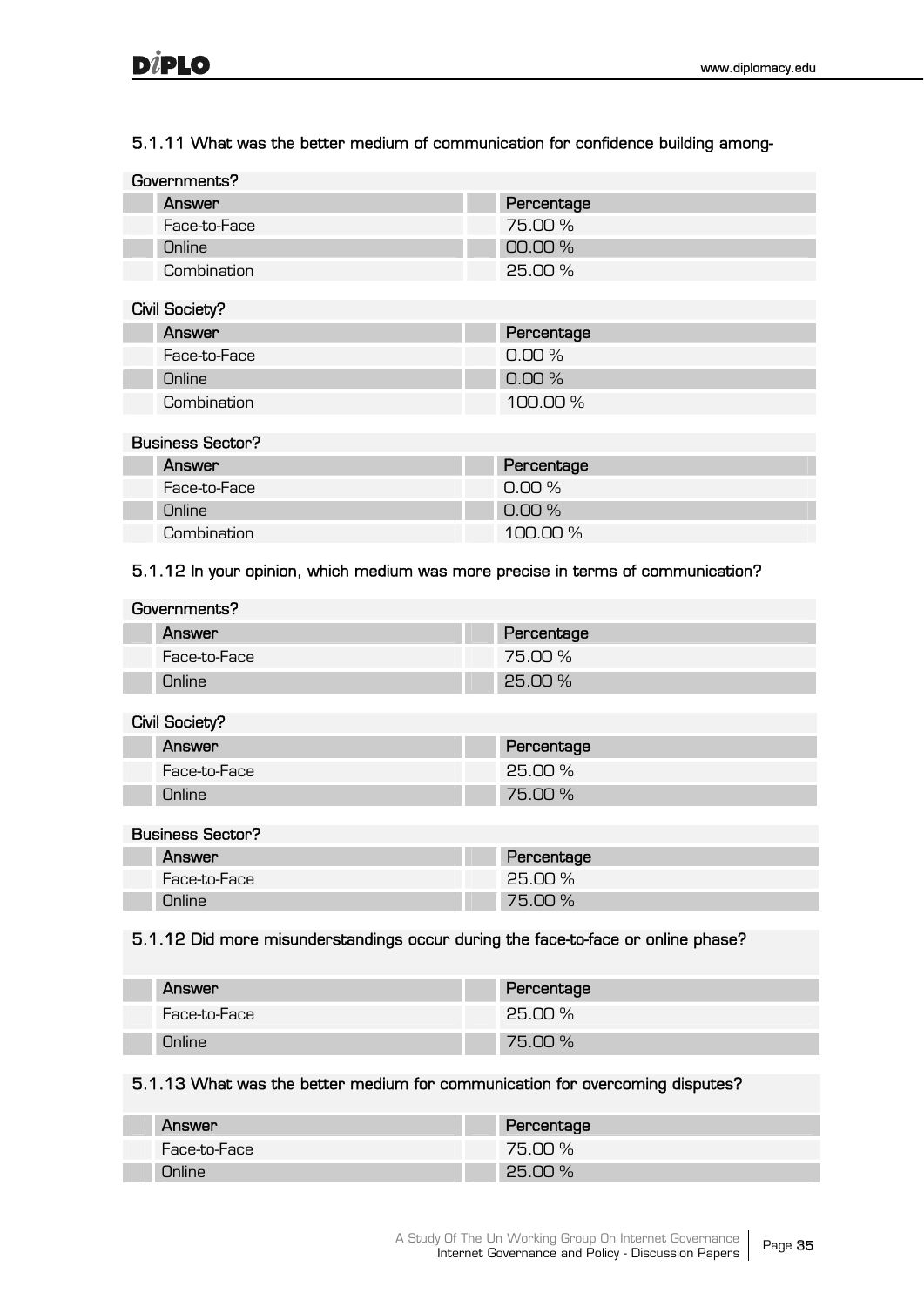#### 5.1.14

| ------ |              |            |
|--------|--------------|------------|
|        | Answer       | Percentage |
|        | Face-to-Face | 75.00 %    |
|        | Online       | $25.00\%$  |

#### 5.2.1 How would you rate the learning process during the WGIG?

| Answer    | Percentage |
|-----------|------------|
| Very High | 50.00%     |
| High      | 50.00%     |
| Neutral   | $0.00\%$   |
| Low       | 0.00%      |
| Very Low  | 0.00%      |

#### 5.2.2 Do you feel that you learned aspects beyond your initial knowledge about the subject at hand?

| <b>Answer</b> | Percentage |
|---------------|------------|
| Yes           | 100.00%    |
| No            | $0.00\%$   |

#### If yes, in what way?

Most frequent answers:

- More than 40 themes dealt with, nearly the whole WSIS agenda...
- The way government representatives think it is the same all over, only worse in some places ;-).
- Large amount of issue cluster 1b the logical structure of the Internet

#### 5.2.3 Would you be part of a future institutional process modelled after the WGIG?

| Answer | Percentage |
|--------|------------|
| Yes    | 100.00%    |
| No     | $0.00\%$   |

#### 5.3.2 How would you best further the objective of "universal and affordable access to the Information Society" objective?

| Answer                     | Percentage |
|----------------------------|------------|
| Regulation                 | 14.29%     |
| <b>Global Governance</b>   | 42.86%     |
| National Level Legislation | $0.00\%$   |
| Privatization              | $0.00\%$   |
| Other                      | 42.86%     |

Other comment: National-level policy making, not needing much legislation but instead incentives, investment, government action, private sector and academic and technical contributions together with civil-society contribution.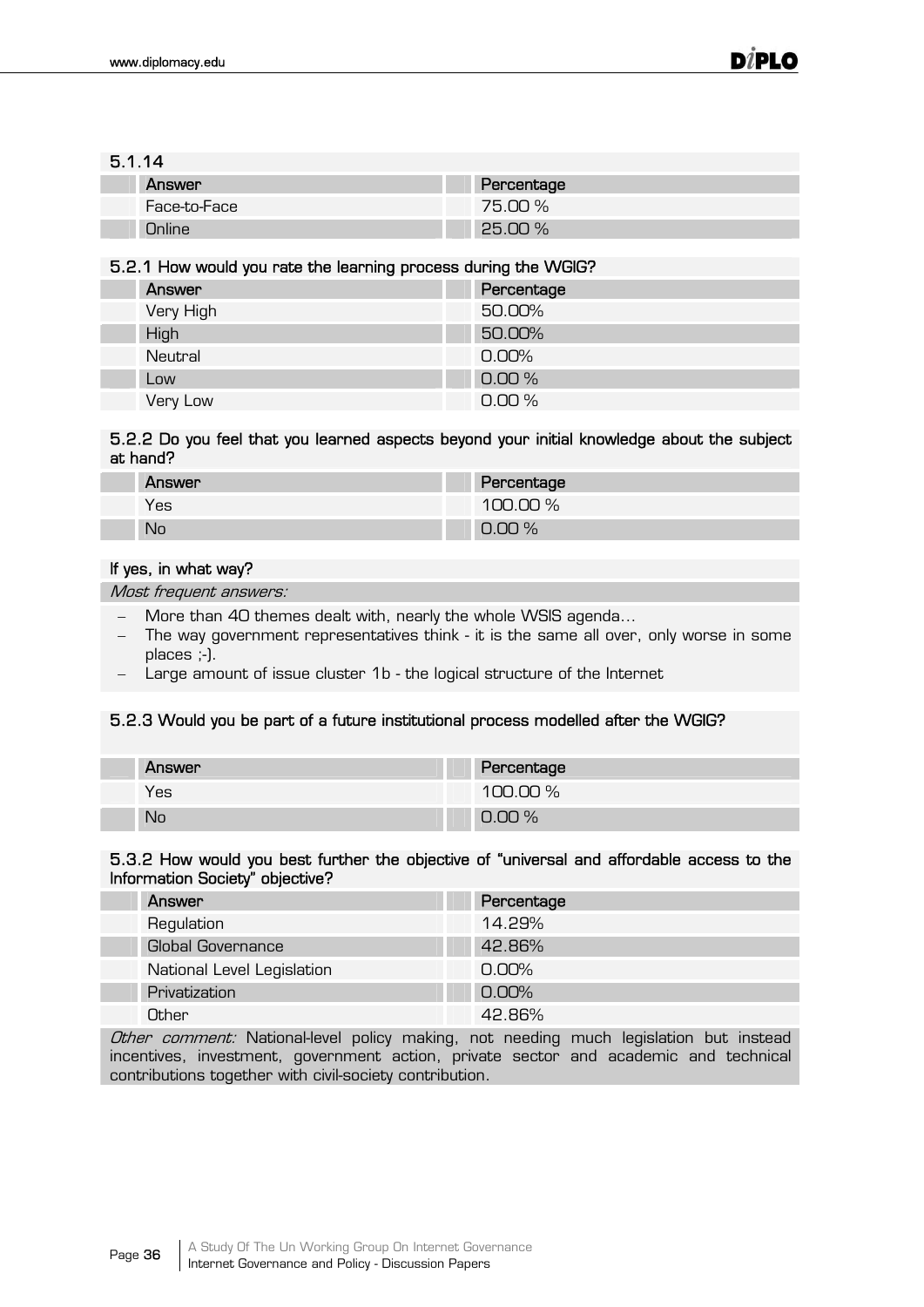#### 5.3.3 Do you agree that the overall WGIG partnering process was successful in advancing the issue of "universal and affordable access to the IS"?

| Answer                   | Percentage |
|--------------------------|------------|
| <b>Strongly Agree</b>    | 0.00%      |
| Agree                    | 75.00%     |
| Neutral                  | 25.00%     |
| <b>Disagree</b>          | 0.00%      |
| <b>Strongly Disagree</b> | 0.00%      |

#### Comments:

Most frequent answers:

- A different agenda-setting was needed to make this more effective.
- It all depends on what happens at WSIS-2 we don't know the final result yet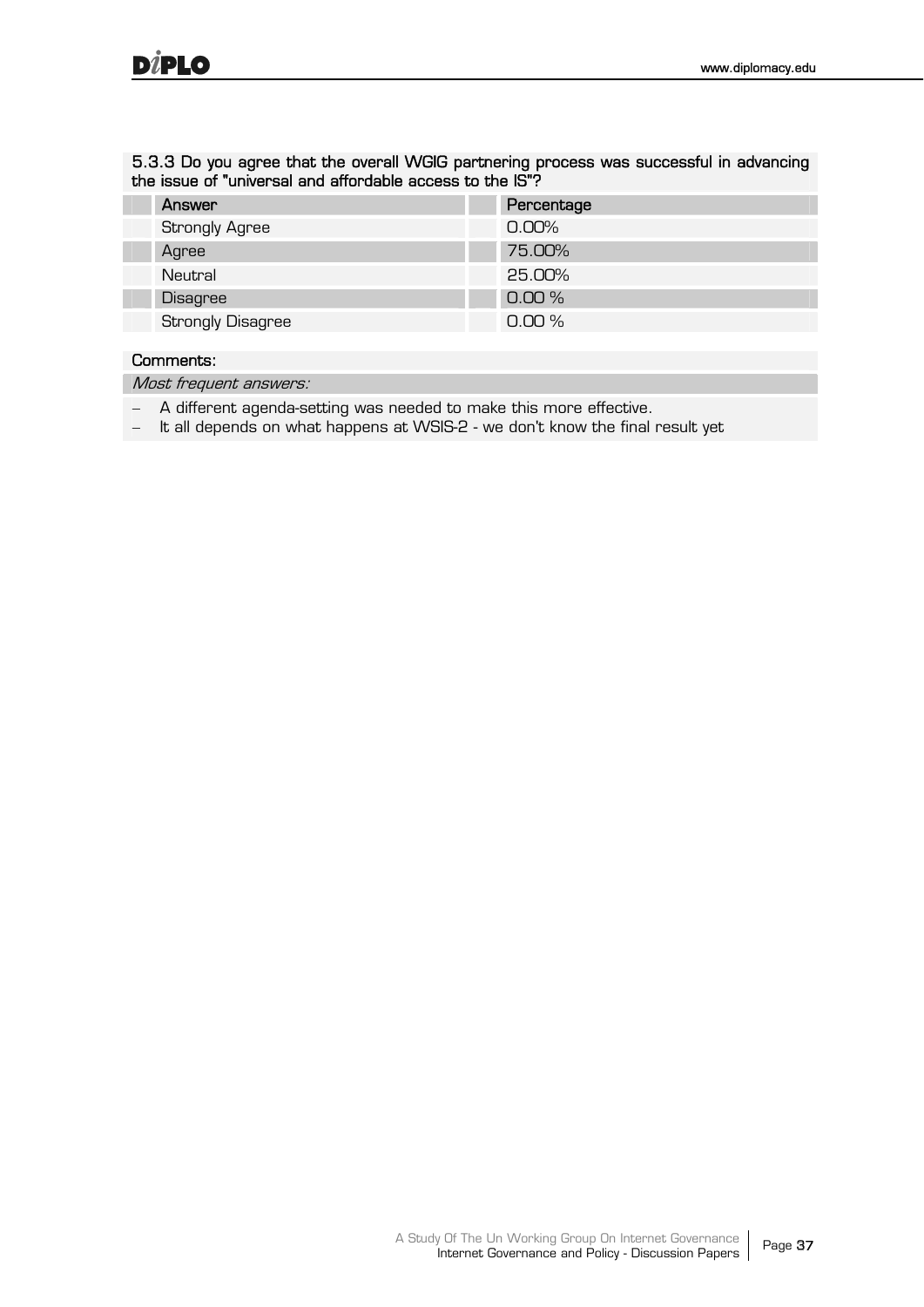## **Biography**

## Patrick Kalas



Patrick Kalas completed his BA in International Relations, International Business and Economics. After experience in the private sector he joined the Centre for Socio-Economic Development (CSEND) in Geneva and completed his MA at the Graduate Institute for International Relations (HEI) specializing in Political Science, International Law and International Economics.

During his studies at HEI, he worked for the DiploFoundation (Diplo) on a project titled "Multi-stakeholder Diplomacy (MSD)" including a joined study

with the GKP coined "Multi-stakeholder Partnerships (MSPs) for Information and Communications Technologies for Development (ICT4D) at the Global Policy Level- A Case Study of the UN Working Group on Internet Governance (WGIG)".

In 2005, Patrick worked for the United Nations Office of Mr. Adolf Ogi, the UN Special Adviser to the Secretary-General on Sport for Development and Peace and the UN Office for the International Year of Sport and Physical Education (IYSPE 2005). In January 2006, he joined the Swiss Agency for Development and Cooperation (SDC) in the ICT4D unit with primary responsibilities for the modules "Communication for Development" and the multilateral "Post-WSIS Follow-up".